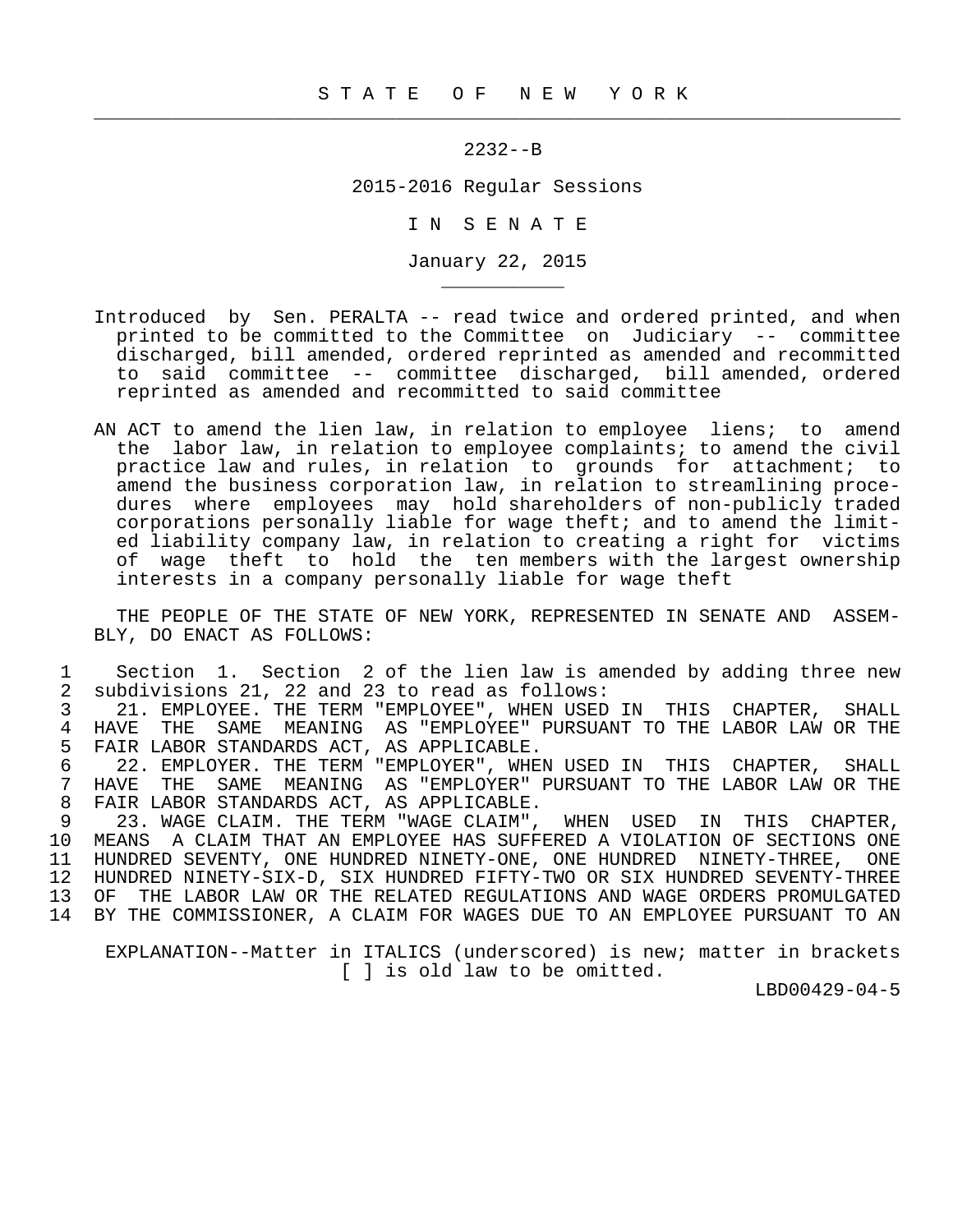1 EMPLOYMENT CONTRACT THAT WERE UNPAID IN VIOLATION OF THAT CONTRACT, OR A<br>2 CLAIM THAT AN EMPLOYEE HAS SUFFERED A VIOLATION OF 29 U.S.C. S 206. 2 CLAIM THAT AN EMPLOYEE HAS SUFFERED A VIOLATION OF 29 U.S.C. S 206.<br>3 S 2. Section 3 of the lien law, as amended by chapter 137 of the

3 S 2. Section 3 of the lien law, as amended by chapter 137 of the laws<br>4 of 1985, is amended to read as follows: 4 of 1985, is amended to read as follows:<br>5 S 3. Mechanic's lien AND EMPLOYEE'S

5 S 3. Mechanic's lien AND EMPLOYEE'S LIEN on [real] property. 1.<br>6 MECHANIC'S LIEN. A contractor, subcontractor, laborer, materialman, 6 MECHANIC'S LIEN. A contractor, subcontractor,<br>7 landscape-gardener, nurseryman or person or corpora 7 landscape gardener, nurseryman or person or corporation selling fruit or 8 ornamental trees, roses, shrubbery, vines and small fruits, who performs<br>8 labor or furnishes materials for the improvement of real property with 9 labor or furnishes materials for the improvement of real property with<br>10 the consent or at the request of the owner thereof, or of his agent, 10 the consent or at the request of the owner thereof, or of his agent,<br>11 contractor or subcontractor, and any trust fund to which benefits and 11 contractor or subcontractor, and any trust fund to which benefits and<br>12 wage supplements are due or payable for the benefit of such laborers, 12 wage supplements are due or payable for the benefit of such laborers,<br>13 shall have a lien for the principal and interest, of the value, or the 13 shall have a lien for the principal and interest, of the value, or the<br>14 agreed price, of such labor, including benefits and wage supplements due agreed price, of such labor, including benefits and wage supplements due 15 or payable for the benefit of any laborer, or materials upon the real<br>16 property improved or to be improved and upon such improvement, from the 16 property improved or to be improved and upon such improvement, from the<br>17 time of filing a notice of such lien as prescribed in this chapter. 17 time of filing a notice of such lien as prescribed in this chapter.<br>18 Where the contract for an improvement is made with a husband or wife and 18 Where the contract for an improvement is made with a husband or wife and<br>19 the property belongs to the other or both, the husband or wife contract-19 the property belongs to the other or both, the husband or wife contract-<br>20 ing shall also be presumed to be the agent of the other, unless such 20 ing shall also be presumed to be the agent of the other, unless such<br>21 other having knowledge of the improvement shall, within ten days after 21 other having knowledge of the improvement shall, within ten days after<br>22 learning of the contract give the contractor written notice of his or 22 learning of the contract give the contractor written notice of his or<br>23 her refusal to consent to the improvement. Within the meaning of the 23 her refusal to consent to the improvement. Within the meaning of the<br>24 provisions of this chapter, materials actually manufactured for but not 20 not the consult of the chapter, materials actually manufactured for but not<br>25 delivered to the real property, shall also be deemed to be materials 25 delivered to the real property, shall also be deemed to be materials

26 furnished.<br>27 2. EMPLO 27 2. EMPLOYEE'S LIEN. AN EMPLOYEE WHO HAS A WAGE CLAIM AS THAT TERM IS<br>28 DEFINED IN SUBDIVISION TWENTY-THREE OF SECTION TWO OF THIS CHAPTER SHALL 28 DEFINED IN SUBDIVISION TWENTY-THREE OF SECTION TWO OF THIS CHAPTER SHALL<br>29 HAVE A LIEN ON HIS EMPLOYER'S PROPERTY FOR THE VALUE OF THE WAGE CLAIM 29 HAVE A LIEN ON HIS EMPLOYER'S PROPERTY FOR THE VALUE OF THE WAGE CLAIM 30 ARISING OUT OF THE EMPLOYMENT, FROM THE TIME OF FILING A NOTICE OF SUCH<br>31 LIEN AS PRESCRIBED IN THIS CHAPTER. AN EMPLOYEE'S LIEN BASED ON A WAGE 31 LIEN AS PRESCRIBED IN THIS CHAPTER. AN EMPLOYEE'S LIEN BASED ON A WAGE<br>32 CLAIM MAY BE HAD AGAINST THE EMPLOYER'S REAL PROPERTY AND AGAINST ANY OF 32 CLAIM MAY BE HAD AGAINST THE EMPLOYER'S REAL PROPERTY AND AGAINST ANY OF<br>33 THE EMPLOYER'S PERSONAL PROPERTY THAT CAN BE SUFFICIENTLY DESCRIBED 33 THE EMPLOYER'S PERSONAL PROPERTY THAT CAN BE 34 WITHIN THE MEANING OF SECTION 9-108 OF THE 34 WITHIN THE MEANING OF SECTION 9-108 OF THE UNIFORM COMMERCIAL CODE,<br>35 EXCEPT THAT AN EMPLOYEE'S LIEN SHALL NOT EXTEND TO ACCOUNTS OR GOODS AS 35 EXCEPT THAT AN EMPLOYEE'S LIEN SHALL NOT EXTEND TO ACCOUNTS OR GOODS AS<br>36 THOSE TERMS ARE DEFINED IN SECTION 9-102 OF THE UNIFORM COMMERCIAL CODE. THOSE TERMS ARE DEFINED IN SECTION 9-102 OF THE UNIFORM COMMERCIAL CODE. 37 S 3. Subdivisions 1 and 2 of section 4 of the lien law, subdivision 1<br>38 as amended by chapter 515 of the laws of 1929 and subdivision 2 as added 38 as amended by chapter 515 of the laws of 1929 and subdivision 2 as added<br>39 by chapter 704 of the laws of 1985, are amended to read as follows:

39 by chapter 704 of the laws of 1985, are amended to read as follows:<br>40 (1) [Such] A MECHANIC'S OR EMPLOYEE'S lien AND EMPLOYEE'S LIEN AG 40 (1) [Such] A MECHANIC'S OR EMPLOYEE'S lien AND EMPLOYEE'S LIEN AGAINST<br>41 REAL PROPERTY shall extend to the owner's right, title or interest in 41 REAL PROPERTY shall extend to the owner's right, title or interest in<br>42 the real property and improvements, existing at the time of filing the 42 the real property and improvements, existing at the time of filing the<br>43 notice of lien, or thereafter acquired, except as hereinafter in this 43 notice of lien, or thereafter acquired, except as hereinafter in this<br>44 article provided. If an owner assigns his interest in such real property 44 article provided. If an owner assigns his interest in such real property<br>45 by a general assignment for the benefit of creditors, within thirty days by a general assignment for the benefit of creditors, within thirty days 46 prior to such filing, the lien shall extend to the interest thus<br>47 assigned. If any part of the real property subjected to such lien be assigned. If any part of the real property subjected to such lien be 48 removed by the owner or by any other-person, at any time-before the<br>49 discharge thereof, such removal shall not affect the rights of the 49 discharge thereof, such removal shall not affect the rights of the<br>50 lienor, either in respect to the remaining real property, or the part so 50 lienor, either in respect to the remaining real property, or the part so<br>51 removed. If labor is performed for, or materials furnished to, a 51 removed. If labor is performed for, or materials furnished to, a<br>52 contractor or subcontractor for an improvement, the MECHANIC'S lien 52 contractor or subcontractor for an improvement, the MECHANIC'S lien<br>53 shall not be for a sum greater than the sum earned and unpaid on the 53 shall not be for a sum greater than the sum earned and unpaid on the<br>54 contract at the time of filing the notice of lien, and any sum subse-54 contract at the time of filing the notice of lien, and any sum subse-<br>55 quently earned thereon. In no case shall the owner be liable to pay by 55 quently earned thereon. In no case shall the owner be liable to pay by<br>56 reason of all MECHANIC'S liens created pursuant to this article a sum 56 reason of all MECHANIC'S liens created pursuant to this article a sum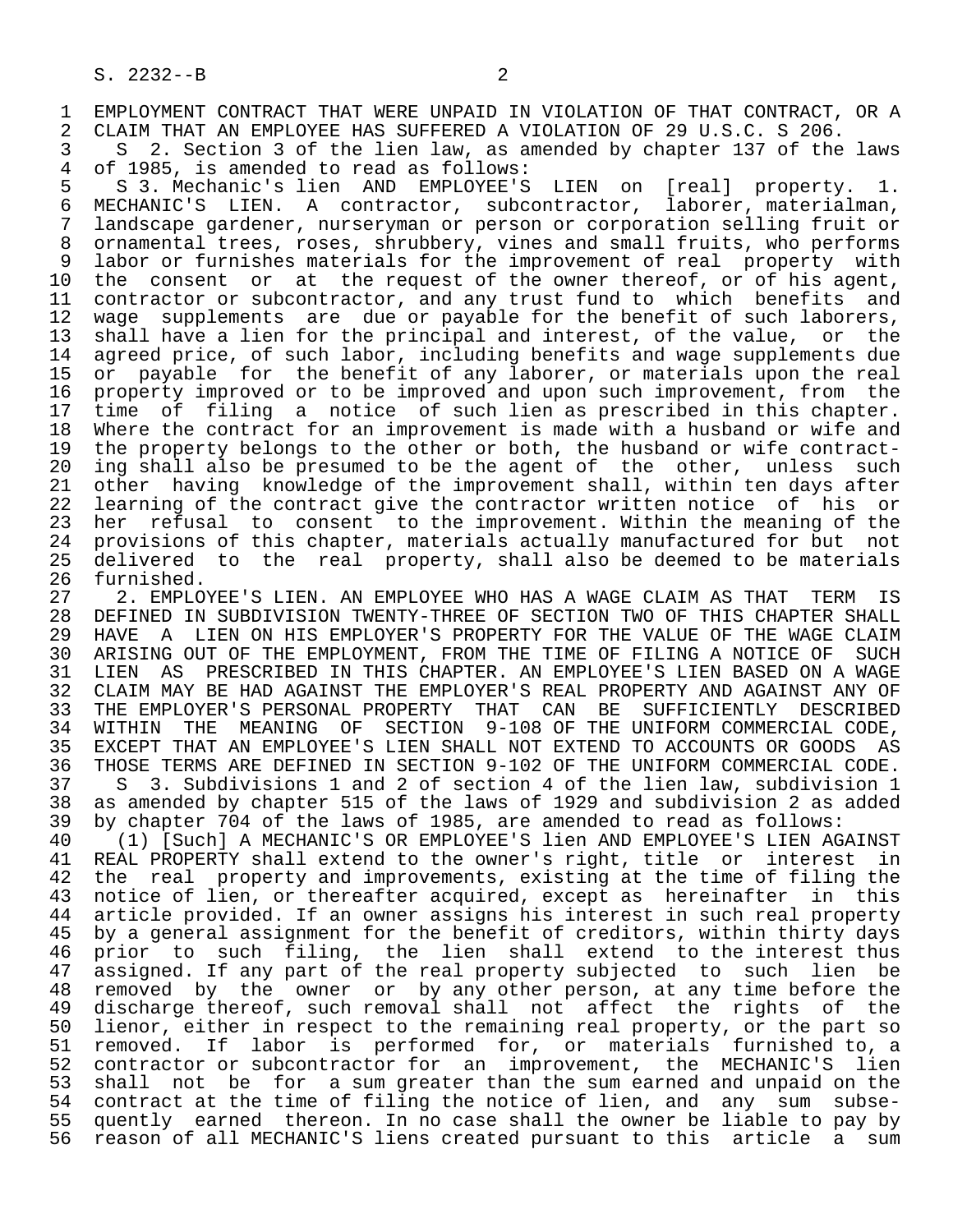1 greater than the value or agreed price of the labor and materials<br>2 remaining unpaid, at the time of filing notices of such liens, except as 2 remaining unpaid, at the time of filing notices of such liens, except as<br>3 hereinafter provided.

3 hereinafter provided.<br>4 (2) [Such] A MEC 4 (2) [Such] A MECHANIC'S OR EMPLOYEE'S lien shall not extend to the 5 owner's right, title or interest in real property and improvements, 6 existing at the time of filing the notice of lien if such lien arises 7 from the failure of a lessee of the right to explore, develop or produce 8 natural gas or oil, to pay for, compensate or render value for improve- 9 ments made with the consent or at the request of such lessee by a<br>10 contractor, subcontractor, materialman, equipment operator or owner, 10 contractor, subcontractor, materialman,<br>11 landscaper, nurseryman, or person or co 11 landscaper, nurseryman, or person or corporation who performs labor or<br>12 furnishes materials for the exploration, development, or production of 12 furnishes materials for the exploration, development, or production of<br>13 oil or natural gas or otherwise improves such leased property. Such 13 oil or natural gas or otherwise improves such leased property. Such<br>14 MECHANIC'S OR EMPLOYEE'S lien shall extend to the improvements made for MECHANIC'S OR EMPLOYEE'S lien shall extend to the improvements made for 15 the exploration, development and production of oil and natural gas, and<br>16 the working interest held by a lessee of the right to explore, develop 16 the working interest held by a lessee of the right to explore, develop 17 or produce oil and natural gas. 17 or produce oil and natural gas.<br>18 S 4. The opening paragraph or

18 S 4. The opening paragraph of section 4-a of the lien law, as amended<br>19 by chapter 696 of the laws of 1959, is amended to read as follows: 19 by chapter 696 of the laws of 1959, is amended to read as follows:<br>20 The proceeds of any insurance which by the terms of the polic

20 The proceeds of any insurance which by the terms of the policy are<br>21 payable to the owner of real property improved, and actually received or 21 payable to the owner of real property improved, and actually received or<br>22 to be received by him because of the destruction or removal by fire or 22 to be received by him because of the destruction or removal by fire or<br>23 other casualty of an improvement on which lienors have performed labor other casualty of an improvement on which lienors have performed labor 24 or services or for which they have furnished materials, OR UPON WHICH AN<br>25 EMPLOYEE HAS ESTABLISHED AN EMPLOYEE'S LIEN, shall after the owner has 25 EMPLOYEE HAS ESTABLISHED AN EMPLOYEE'S LIEN, shall after the owner has 26 been reimbursed therefrom for premiums paid by him, if any, for such<br>27 insurance, be subject to liens provided by this act to the same extent 27 insurance, be subject to liens provided by this act to the same extent<br>28 and in the same order of priority as the real property would have been 28 and in the same order of priority as the real property would have been<br>29 had such improvement not been so destroyed or removed. 29 had such improvement not been so destroyed or removed.<br>30 S 5. Subdivisions 1, 2 and 5 of section 9 of the li

30 S 5. Subdivisions 1, 2 and 5 of section 9 of the lien law, as amended<br>31 by chapter 515 of the laws of 1929, are amended to read as follows: 31 by chapter 515 of the laws of 1929, are amended to read as follows:<br>32 1. The name OF THE LIENOR, and EITHER THE residence of the lienor

32 1. The name OF THE LIENOR, and EITHER THE residence of the lienor OR<br>33 THE NAME AND BUSINESS ADDRESS OF THE LIENOR'S ATTORNEY, IF ANY; and if 33 THE NAME AND BUSINESS ADDRESS OF THE LIENOR'S ATTORNEY, IF ANY; and if<br>34 the lienor is a partnership or a corporation, the business address of 34 the lienor is a partnership or a corporation, the business address of<br>35 such firm, or corporation, the names of partners and principal place of 35 such firm, or corporation, the names of partners and principal place of<br>36 business, and if a foreign corporation, its principal place of business business, and if a foreign corporation, its principal place of business 37 within the state.<br>38 2. The name of

38 2. The name of the owner of the [real] property against whose interest<br>39 therein a lien is claimed, and the interest of the owner as far as known 39 therein a lien is claimed, and the interest of the owner as far as known<br>40 to the lienor. 40 to the lienor.<br>41 5. The amoun

41 5. The amount unpaid to the lienor for such labor or materials, OR THE 42 AMOUNT OF THE WAGE CLAIM IF A WAGE CLAIM IS THE BASIS FOR ESTABLISHMENT 42 AMOUNT OF THE WAGE CLAIM IF A WAGE CLAIM IS THE BASIS FOR ESTABLISHMENT 43 OF THE LIEN. 43 OF THE LIEN.<br>44 S 6. Subdi

44 S 6. Subdivision 1 of section 10 of the lien law, as amended by chap-<br>45 ter 367 of the laws of 2011, is amended to read as follows: ter 367 of the laws of 2011, is amended to read as follows:

46 1. (A) Notice of MECHANIC'S lien may be filed at any time during the<br>47 progress of the work and the furnishing of the materials, or, within progress of the work and the furnishing of the materials, or, within 48 eight months after the completion of the contract, or the final perform-<br>49 ance of the work, or the final furnishing of the materials, dating from 49 ance of the work, or the final furnishing of the materials, dating from<br>50 the last item of work performed or materials furnished; provided, howev-50 the last item of work performed or materials furnished; provided, howev-<br>51 er, that where the improvement is related to real property improved or 51 er, that where the improvement is related to real property improved or<br>52 to be improved with a single family dwelling, the notice of MECHANIC'S 52 to be improved with a single family dwelling, the notice of MECHANIC'S<br>53 lien may be filed at any time during the progress of the work and the 53 lien may be filed at any time during the progress of the work and the<br>54 furnishing of the materials, or, within four months after the completion 54 furnishing of the materials, or, within four months after the completion<br>55 of the contract, or the final performance of the work, or the final 55 of the contract, or the final performance of the work, or the final<br>56 furnishing of the materials, dating from the last item of work performed furnishing of the materials, dating from the last item of work performed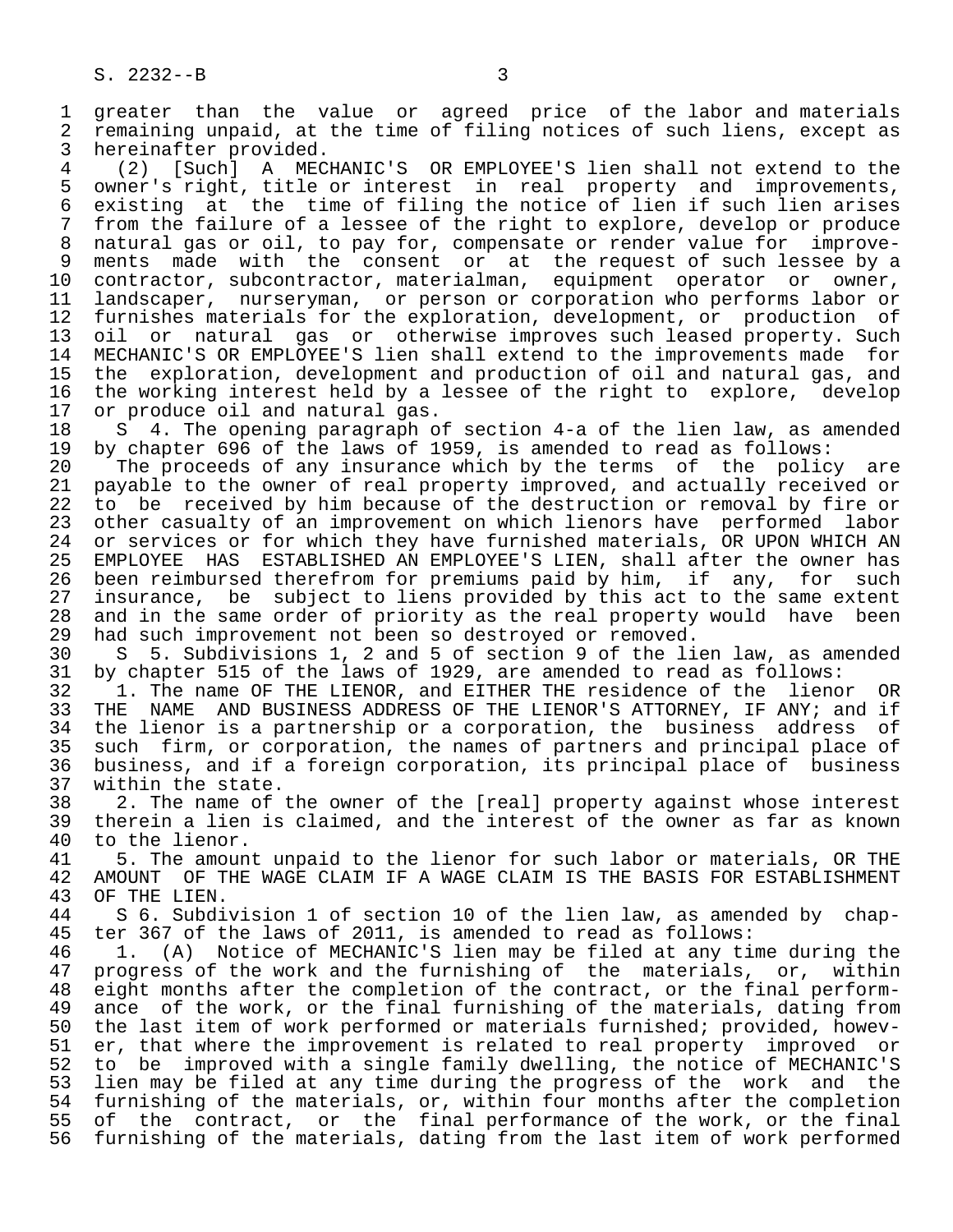1 or materials furnished; and provided further where the notice of MECHAN-<br>2 IC'S lien is for retainage, the notice of MECHANIC'S lien may be filed 2 IC'S lien is for retainage, the notice of MECHANIC'S lien may be filed<br>3 within ninety days after the date the retainage was due to be released; 3 within ninety days after the date the retainage was due to be released;<br>4 except that in the case of a MECHANIC'S lien by a real estate broker. 4 except that in the case of a MECHANIC'S lien by a real estate broker,<br>5 the notice of MECHANIC'S lien may be filed only after the performance of 5 the notice of MECHANIC'S lien may be filed only after the performance of<br>6 the brokerage services and execution of lease by both lessor and lessee 6 the brokerage services and execution of lease by both lessor and lessee<br>7 and only if a copy of the alleged written agreement of employment or 7 and only if a copy of the alleged written agreement of employment or<br>8 compensation is annexed to the notice of lien, provided that where the 8 compensation is annexed to the notice of lien, provided that where the<br>9 payment pursuant to the written agreement of employment or compensation 9 payment pursuant to the written agreement of employment or compensation<br>10 is to be made in installments, then a notice of lien may be filed within 10 is to be made in installments, then a notice of lien may be filed within<br>11 eight months after the final payment is due, but in no event later than 11 eight months after the final payment is due, but in no event later than<br>12 a date five years after the first payment was made. For purposes of this 12 a date five years after the first payment was made. For purposes of this<br>13 section, the term "single family dwelling" shall not include a dwelling 13 section, the term "single family dwelling" shall not include a dwelling unit which is a part of a subdivision that has been filed with a munici-15 pality in which the subdivision is located when at the time the lien is<br>16 filed, such property in the subdivision is owned by the developer for 16 filed, such property in the subdivision is owned by the developer for<br>17 purposes other than his personal residence. For purposes of this 17 purposes other than his personal residence. For purposes of this<br>18 section, "developer" shall mean and include any private individual, 18 section, "developer" shall mean and include any private individual,<br>19 partnership, trust or corporation which improves two or more parcels of 19 partnership, trust or corporation which improves two or more parcels of<br>20 real property with single family dwellings pursuant to a common scheme 20 real property with single family dwellings pursuant to a common scheme<br>21 or plan. [The]

21 or plan. [The]<br>22 (B) NOTICE O 22 (B) NOTICE OF EMPLOYEE'S LIEN MAY BE FILED AT ANY TIME NOT LATER THAN<br>23 SIX YEARS FOLLOWING THE END OF THE EMPLOYMENT GIVING RISE TO THE WAGE 23 SIX YEARS FOLLOWING THE END OF THE EMPLOYMENT GIVING RISE TO THE WAGE 24 CLAIM. 24 CLAIM.<br>25 (C)

(C) A notice of lien, OTHER THAN FOR A LIEN ON PERSONAL PROPERTY, must 26 be filed in the clerk's office of the county where the property is situ- 27 ated. If such property is situated in two or more counties, the notice<br>28 of lien shall be filed in the office of the clerk of each of such coun-28 of lien shall be filed in the office of the clerk of each of such coun-<br>29 ties. The county clerk of each county shall provide and keep a book to 29 ties. The county clerk of each county shall provide and keep a book to<br>30 be called the "lien docket." which shall be suitably ruled in columns 30 be called the "lien docket," which shall be suitably ruled in columns<br>31 headed "owners." "lienors." "lienor's attorney." "property." "amount." 31 headed "owners," "lienors," "lienor's attorney," "property," "amount,"<br>32 "time of filing," "proceedings had," in each of which he shall enter the 32 "time of filing," "proceedings had," in each of which he shall enter the<br>33 particulars of the notice, properly belonging therein. The date, hour 33 particulars of the notice, properly belonging therein. The date, hour<br>34 and minute of the filing of each notice of lien shall be entered in the 34 and minute of the filing of each notice of lien shall be entered in the<br>35 proper column. Except where the county clerk maintains a block index. 35 proper column. Except where the county clerk maintains a block index,<br>36 the names of the owners shall be arranged in such book in alphabetical the names of the owners shall be arranged in such book in alphabetical 37 order. The validity of the lien and the right to file a notice thereof<br>38 shall not be affected by the death of the owner before notice of the 38 shall not be affected by the death of the owner before notice of the<br>39 lien is filed. A NOTICE OF EMPLOYEE'S LIEN ON PERSONAL PROPERTY MUST BE 39 lien is filed. A NOTICE OF EMPLOYEE'S LIEN ON PERSONAL PROPERTY MUST BE<br>40 FILED, TOGETHER WITH A FINANCING STATEMENT, IN THE FILING OFFICE AS SET 40 FILED, TOGETHER WITH A FINANCING STATEMENT, IN THE FILING OFFICE AS SET<br>41 FORTH IN SECTION 9-501 OF THE UNIFORM COMMERCIAL CODE. 41 FORTH IN SECTION 9-501 OF THE UNIFORM COMMERCIAL CODE.<br>42 S 7. Section 11 of the lien law, as amended by chapt

42 S 7. Section 11 of the lien law, as amended by chapter 147 of the laws<br>43 of 1996, is amended to read as follows: 43 of 1996, is amended to read as follows:<br>44 S 11. Service of copy of notice of li

44 S 11. Service of copy of notice of lien. 1. Within five days before<br>45 or thirty days after filing the notice of A MECHANIC'S lien, the lienor 45 or thirty days after filing the notice of A MECHANIC'S lien, the lienor 46 shall serve a copy of such notice upon the owner, if a natural person,<br>47 (a) by delivering the same to him personally, or if the owner cannot be 47 (a) by delivering the same to him personally, or if the owner cannot be 48 found, to his agent or attorney, or (b) by leaving it at his last known 48 found, to his agent or attorney, or (b) by leaving it at his last known<br>49 place of residence in the city or town in which the real property or 49 place of residence in the city or town in which the real property or<br>50 some part thereof is situated, with a person of suitable age and 50 some part thereof is situated, with a person of suitable age and<br>51 discretion, or (c) by registered or certified mail addressed to his last 51 discretion, or (c) by registered or certified mail addressed to his last<br>52 known place of residence, or (d) if such owner has no such residence in 52 known place of residence, or (d) if such owner has no such residence in 53 such city or town, or cannot be found, and he has no agent or attorney. 53 such city or town, or cannot be found, and he has no agent or attorney,<br>54 by affixing a copy thereof conspicuously on such property, between the 54 by affixing a copy thereof conspicuously on such property, between the<br>55 hours of nine o'clock in the forenoon and four o'clock in the afternoon; 55 hours of nine o'clock in the forenoon and four o'clock in the afternoon;<br>56 if the owner be a corporation, said service shall be made (i) by delivif the owner be a corporation, said service shall be made (i) by deliv-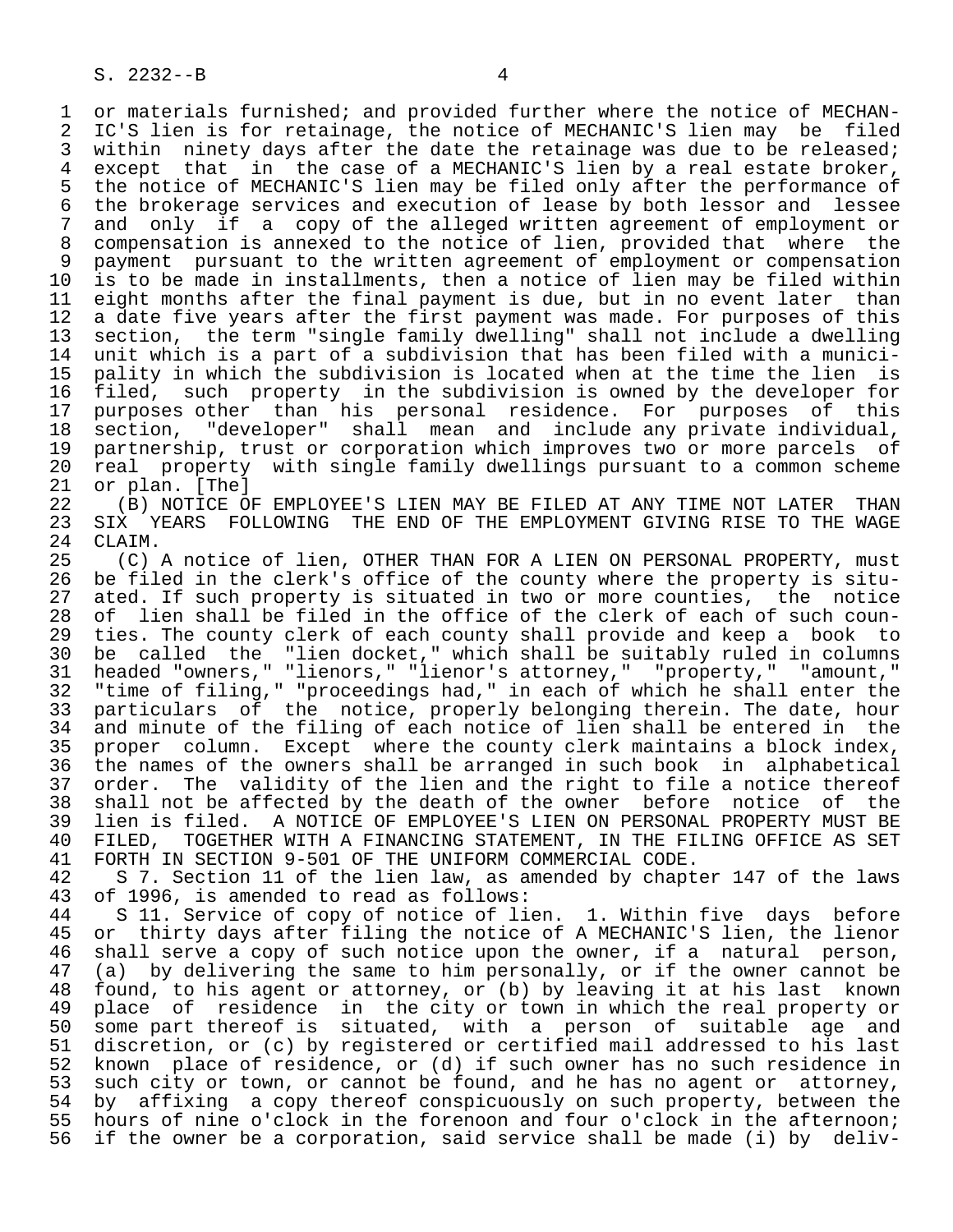1 ering such copy to and leaving the same with the president, vice-presi-<br>2 dent, secretary or clerk to the corporation, the cashier, treasurer or a 2 dent, secretary or clerk to the corporation, the cashier, treasurer or a<br>3 director or managing agent thereof, personally, within the state, or director or managing agent thereof, personally, within the state, or 4 (ii) if such officer cannot be found within the state by affixing a copy<br>5 thereof conspicuously on such property between the hours of nine o'clock 5 thereof conspicuously on such property between the hours of nine o'clock<br>6 in the forenoon and four o'clock in the afternoon, or (iii) by regis- 6 in the forenoon and four o'clock in the afternoon, or (iii) by regis- 7 tered or certified mail addressed to its last known place of business. 8 Failure to file proof of such a service with the county clerk within<br>9 thirty-five days after the notice of lien is filed shall terminate the thirty-five days after the notice of lien is filed shall terminate the 10 notice as a lien. Until service of the notice has been made, as above<br>11 provided, an owner, without knowledge of the lien, shall be protected in 11 provided, an owner, without knowledge of the lien, shall be protected in<br>12 any payment made in good faith to any contractor or other person claim-12 any payment made in good faith to any contractor or other person claim-<br>13 ing a lien.

13 ing a lien.<br>14 2. WITHI 2. WITHIN FIVE DAYS BEFORE OR THIRTY DAYS AFTER FILING THE NOTICE OF 15 AN EMPLOYEE'S LIEN, THE LIENOR SHALL SERVE A COPY OF SUCH NOTICE UPON<br>16 THE EMPLOYER, IF A NATURAL PERSON, (A) BY DELIVERING THE SAME TO HIM 16 THE EMPLOYER, IF A NATURAL PERSON, (A) BY DELIVERING THE SAME TO HIM<br>17 PERSONALLY, OR IF THE EMPLOYER CANNOT BE FOUND, TO HIS AGENT OR ATTOR-17 PERSONALLY, OR IF THE EMPLOYER CANNOT BE FOUND, TO HIS AGENT OR ATTOR-<br>18 NEY, OR (B) BY LEAVING IT AS HIS LAST KNOWN PLACE OF RESIDENCE OR BUSI-18 NEY, OR (B) BY LEAVING IT AS HIS LAST KNOWN PLACE OF RESIDENCE OR BUSI-<br>19 NESS, WITH A PERSON OF SUITABLE AGE AND DISCRETION, OR (C) BY REGISTERED 19 NESS, WITH A PERSON OF SUITABLE AGE AND DISCRETION, OR (C) BY REGISTERED 20 OR CERTIFIED MAIL ADDRESSED TO HIS LAST KNOWN PLACE OF RESIDENCE OR<br>21 BUSINESS, OR (D) IF SUCH EMPLOYER OWNS REAL PROPERTY, BY AFFIXING A COPY 21 BUSINESS, OR (D) IF SUCH EMPLOYER OWNS REAL PROPERTY, BY AFFIXING A COPY<br>22 THEREOF CONSPICUOUSLY ON SUCH PROPERTY, BETWEEN THE HOURS OF NINE 22 THEREOF CONSPICUOUSLY ON SUCH PROPERTY, BETWEEN THE HOURS OF NINE<br>23 O'CLOCK IN THE FORENOON AND FOUR O'CLOCK IN THE AFTERNOON; IF THE 23 O'CLOCK IN THE FORENOON AND FOUR O'CLOCK IN THE AFTERNOON; IF THE 24 EMPLOYER BE A CORPORATION, SAID SERVICE SHALL BE MADE (I) BY DELIVERING<br>25 SUCH COPY TO AND LEAVING THE SAME WITH THE PRESIDENT. VICE-PRESIDENT. 25 SUCH COPY TO AND LEAVING THE SAME WITH THE PRESIDENT, VICE-PRESIDENT, 26 SECRETARY OR CLERK TO THE CORPORATION, THE CASHIER, TREASURER OR A<br>27 DIRECTOR OR MANAGING AGENT THEREOF, PERSONALLY, WITHIN THE STATE, OR 27 DIRECTOR OR MANAGING AGENT THEREOF, PERSONALLY, WITHIN THE STATE, OR<br>28 (II) IF SUCH OFFICER CANNOT BE FOUND WITHIN THE STATE BY AFFIXING A COPY 28 (II) IF SUCH OFFICER CANNOT BE FOUND WITHIN THE STATE BY AFFIXING A COPY<br>29 THEREOF CONSPICUOUSLY ON SUCH PROPERTY BETWEEN THE HOURS OF NINE O'CLOCK 29 THEREOF CONSPICUOUSLY ON SUCH PROPERTY BETWEEN THE HOURS OF NINE O'CLOCK<br>30 IN THE FORENOON AND FOUR O'CLOCK IN THE AFTERNOON, OR (III) BY REGIS-30 IN THE FORENOON AND FOUR O'CLOCK IN THE AFTERNOON, OR (III) BY REGIS-<br>31 TERED OR CERTIFIED MAIL ADDRESSED TO ITS LAST KNOWN PLACE OF BUSINESS. 31 TERED OR CERTIFIED MAIL ADDRESSED TO ITS LAST KNOWN PLACE OF BUSINESS,<br>32 OR (IV) BY DELIVERY TO THE SECRETARY OF THE DEPARTMENT OF STATE IN THE 32 OR (IV) BY DELIVERY TO THE SECRETARY OF THE DEPARTMENT OF STATE IN THE 33 SAME MANNER AS REOUIRED BY PARAGRAPH ONE OF SUBDIVISION (B) OF SECTION 33 SAME MANNER AS REQUIRED BY PARAGRAPH ONE OF SUBDIVISION (B) OF SECTION<br>34 306 OF THE BUSINESS CORPORATION LAW. FAILURE TO FILE PROOF OF SUCH A 34 306 OF THE BUSINESS CORPORATION LAW. FAILURE TO FILE PROOF OF SUCH A<br>35 SERVICE WITH THE COUNTY CLERK WITHIN THIRTY-FIVE DAYS AFTER THE NOTICE 35 SERVICE WITH THE COUNTY CLERK WITHIN THIRTY-FIVE DAYS AFTER THE NOTICE<br>36 OF LIEN IS FILED SHALL TERMINATE THE NOTICE AS A LIEN. UNTIL SERVICE OF OF LIEN IS FILED SHALL TERMINATE THE NOTICE AS A LIEN. UNTIL SERVICE OF 37 THE NOTICE HAS BEEN MADE, AS ABOVE PROVIDED, AN OWNER, WITHOUT KNOWLEDGE<br>38 OF THE LIEN, SHALL BE PROTECTED IN ANY PAYMENT MADE IN GOOD FAITH TO ANY 38 OF THE LIEN, SHALL BE PROTECTED IN ANY PAYMENT MADE IN GOOD FAITH TO ANY SANGLET OF ANY SANGLET AND SERIES OF THE PERSON CLAIMING A LIEN. 39 OTHER PERSON CLAIMING A LIEN.<br>40 S 8. Section 11-b of the li

 40 S 8. Section 11-b of the lien law, as amended by chapter 147 of the 41 laws of 1996, is amended to read as follows:

42 S 11-b. Copy of notice of MECHANIC'S lien to a contractor or subcon-<br>43 tractor. Within five days before or thirty days after filing a notice 43 tractor. Within five days before or thirty days after filing a notice<br>44 of MECHANIC'S lien in accordance with section ten of this chapter or the 44 of MECHANIC'S lien in accordance with section ten of this chapter or the<br>45 filing of an amendment of notice of MECHANIC'S lien in accordance with 45 filing of an amendment of notice of MECHANIC'S lien in accordance with 46 section twelve-a of this chapter the lienor shall serve a copy of such<br>47 notice or amendment by certified mail on the contractor, subcontractor, 47 notice or amendment by certified mail on the contractor, subcontractor, 48 assignee or legal representative for whom he was employed or to whom he<br>49 furnished materials or if the lienor is a contractor or subcontractor to 49 furnished materials or if the lienor is a contractor or subcontractor to<br>50 the person, firm or corporation with whom the contract was made. A 50 the person, firm or corporation with whom the contract was made. A<br>51 lienor having a direct contractual relationship with a subcontractor or 1ienor having a direct contractual relationship with a subcontractor or 52 a sub-subcontractor but not with a contractor shall also serve a copy of<br>53 such notice or amendment by certified mail to the contractor. Failure to 53 such notice or amendment by certified mail to the contractor. Failure to<br>54 file proof of such a service with the county clerk within thirty-five file proof of such a service with the county clerk within thirty-five 55 days after the notice of lien is filed shall terminate the notice as a<br>56 lien. Any lienor, or a person acting on behalf of a lienor, who fails to lien. Any lienor, or a person acting on behalf of a lienor, who fails to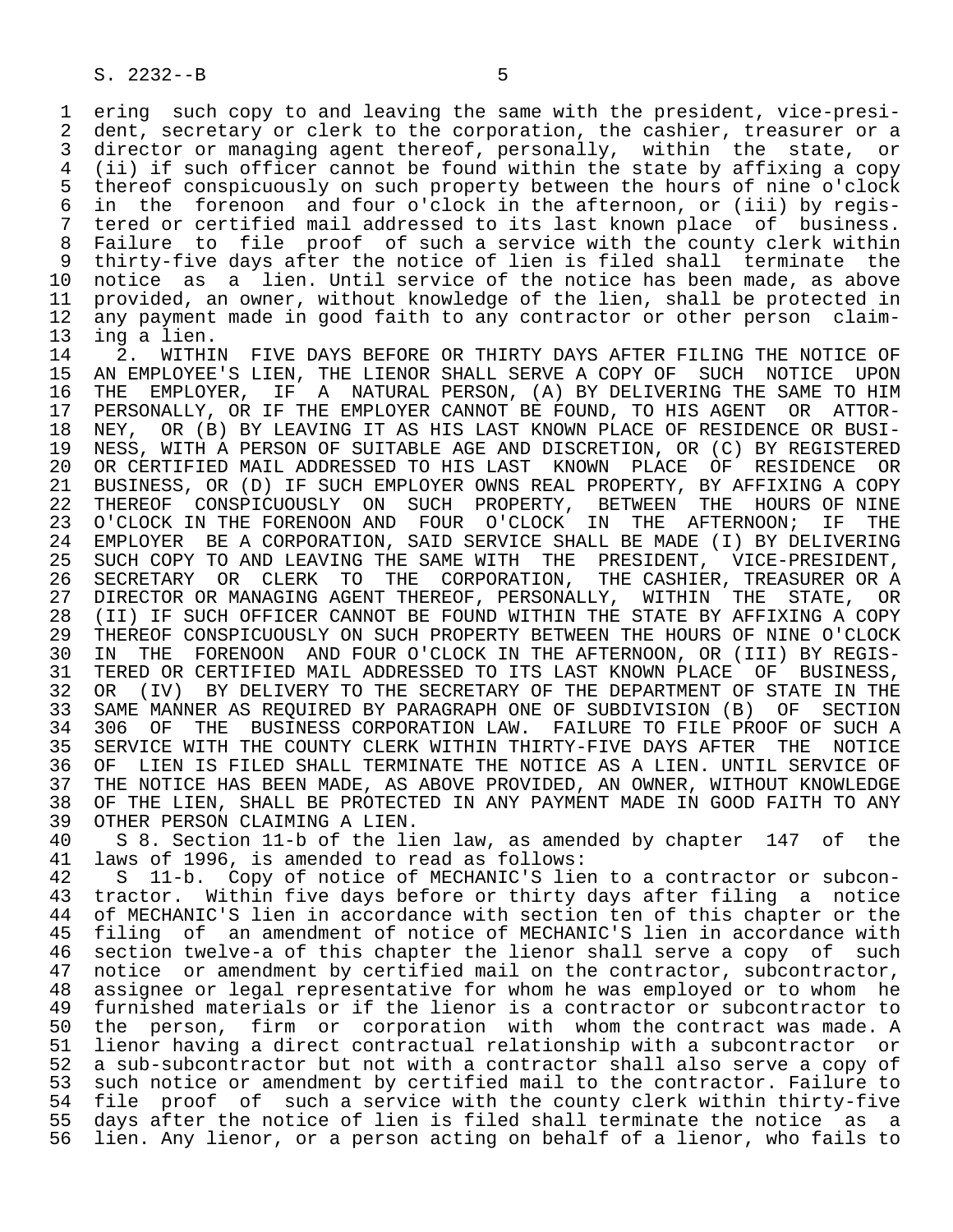1 serve a copy of the notice of MECHANIC'S lien as required by this<br>2 section shall be liable for reasonable attorney's fees, costs and 2 section shall be liable for reasonable attorney's fees, costs and<br>3 expenses, as determined by the court, incurred in obtaining such copy. 3 expenses, as determined by the court, incurred in obtaining such copy.<br>4 S 9. Subdivision 1 of section 12-a of the lien law, as amended

4 S 9. Subdivision 1 of section 12-a of the lien law, as amended by<br>5 chapter 1048 of the laws of 1971, is amended to read as follows: 5 chapter 1048 of the laws of 1971, is amended to read as follows:<br>6 1. Within sixty days after the original filing, a lienor may a 6 1. Within sixty days after the original filing, a lienor may amend his 7 lien upon twenty days notice to existing lienors, mortgagees and the<br>8 owner, provided that no action or proceeding to enforce or cancel the 8 owner, provided that no action or proceeding to enforce or cancel the<br>9 mechanics' lien OR EMPLOYEE'S LIEN has been brought in the interim. 9 mechanics' lien OR EMPLOYEE'S LIEN has been brought in the interim,<br>10 where the purpose of the amendment is to reduce the amount of the lien. 10 where the purpose of the amendment is to reduce the amount of the lien,<br>11 except the question of wilful exaggeration shall survive such amendment. 11 except the question of wilful exaggeration shall survive such amendment.<br>12 S 10. Subdivision 1 of section 13 of the lien law, as amended by chap-12 S 10. Subdivision 1 of section 13 of the lien law, as amended by chap-<br>13 ter 878 of the laws of 1947, is amended to read as follows:

13 ter 878 of the laws of 1947, is amended to read as follows:<br>14 (1) [A] AN EMPLOYEE'S LIEN, OR A lien for materials furni 14 (1) [A] AN EMPLOYEE'S LIEN, OR A lien for materials furnished or labor 15 performed in the improvement of real property, shall have priority over 16 a conveyance, mortgage, judgment or other claim against such property<br>17 not recorded, docketed or filed at the time of the filing of the notice 17 not recorded, docketed or filed at the time of the filing of the notice<br>18 of such lien, except as hereinafter in this chapter provided; over 18 of such lien, except as hereinafter in this chapter provided; over<br>19 advances made upon any mortgage or other encumbrance thereon after such 19 advances made upon any mortgage or other encumbrance thereon after such<br>20 filing, except as hereinafter in this article provided; and over the 20 filing, except as hereinafter in this article provided; and over the<br>21 claim of a creditor who has not furnished materials or performed labor 21 claim of a creditor who has not furnished materials or performed labor<br>22 upon such property, if such property has been assigned by the owner by a 22 upon such property, if such property has been assigned by the owner by a<br>23 general assignment for the benefit of creditors, within thirty days 23 general assignment for the benefit of creditors, within thirty days<br>24 before the filing of either of such notices; and also over an attachment 24 before the filing of either of such notices; and also over an attachment<br>25 hereafter issued or a money judgment hereafter recovered upon a claim, hereafter issued or a money judgment hereafter recovered upon a claim, 26 which, in whole or in part, was not for materials furnished, labor<br>27 performed or moneys advanced for the improvement of such real property; 27 performed or moneys advanced for the improvement of such real property;<br>28 and over any claim or lien acquired in any proceedings upon such judg- 28 and over any claim or lien acquired in any proceedings upon such judg- 29 ment. Such liens shall also have priority over advances made upon a<br>30 contract by an owner for an improvement of real property which contains 30 contract by an owner for an improvement of real property which contains<br>31 an option to the contractor, his successor or assigns to purchase the 31 an option to the contractor, his successor or assigns to purchase the<br>32 property, if such advances were made after the time when the labor began 32 property, if such advances were made after the time when the labor began<br>33 or the first item of material was furnished, as stated in the notice of 33 or the first item of material was furnished, as stated in the notice of<br>34 lien. If several buildings are demolished, erected, altered or repaired, 34 lien. If several buildings are demolished, erected, altered or repaired,<br>35 or several pieces or parcels of real property are improved, under one 35 or several pieces or parcels of real property are improved, under one<br>36 contract, and there are conflicting liens thereon, each lienor shall contract, and there are conflicting liens thereon, each lienor shall 37 have priority upon the particular part of the real property or upon the<br>38 particular building or premises where his labor is performed or his 38 particular building or premises where his labor is performed or his 39 materials are used. Persons shall have no priority on account of the<br>40 time of filing their respective notices of liens, but all liens shall be 40 time of filing their respective notices of liens, but all liens shall be<br>41 on a parity except as hereinafter in section fifty-six of this chapter 41 on a parity except as hereinafter in section fifty-six of this chapter<br>42 provided; and except that in all cases laborers for daily or weekly 42 provided; and except that in all cases laborers for daily or weekly<br>43 wages WITH A MECHANIC'S LIEN, AND EMPLOYEES WITH AN EMPLOYEE'S LIEN, 43 wages WITH A MECHANIC'S LIEN, AND EMPLOYEES WITH AN EMPLOYEE'S LIEN,<br>44 shall have preference over all other claimants under this article.

44 shall have preference over all other claimants under this article.<br>45 S 11. Section 17 of the lien law, as amended by chapter 324 o 45 S 11. Section 17 of the lien law, as amended by chapter 324 of the 46 laws of 2000, is amended to read as follows: 46 laws of 2000, is amended to read as follows:

 47 S 17. Duration of lien. 1. (A) No MECHANIC'S lien specified in this 48 article shall be a lien for a longer period than one year after the 49 notice of lien has been filed, unless within that time an action is<br>50 commenced to foreclose the lien, and a notice of the pendency of such 50 commenced to foreclose the lien, and a notice of the pendency of such<br>51 action, whether in a court of record or in a court not of record, is 51 action, whether in a court of record or in a court not of record, is<br>52 filed with the county clerk of the county in which the notice of lien is 52 filed with the county clerk of the county in which the notice of lien is<br>53 filed, containing the names of the parties to the action, the object of 53 filed, containing the names of the parties to the action, the object of<br>54 the action, a brief description of the real property affected thereby, 54 the action, a brief description of the real property affected thereby,<br>55 and the time of filing the notice of lien; or unless an extension to 55 and the time of filing the notice of lien; or unless an extension to<br>56 such lien, except for a lien on real property improved or to be improved such lien, except for a lien on real property improved or to be improved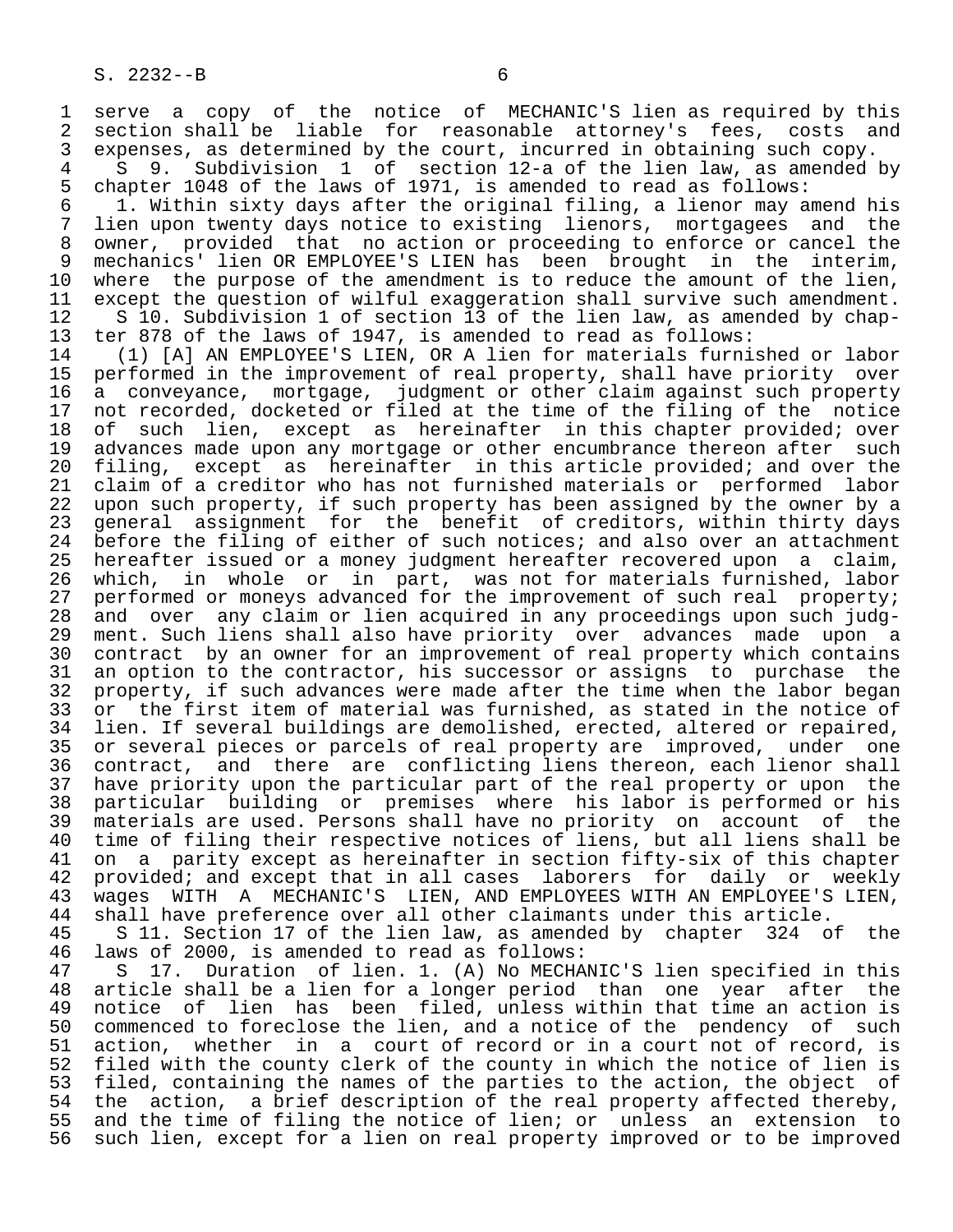1 with a single family dwelling, is filed with the county clerk of the<br>2 county in which the notice of lien is filed within one year from the 2 county in which the notice of lien is filed within one year from the<br>3 filing of the original notice of lien, continuing such lien and such 3 filing of the original notice of lien, continuing such lien and such 4 lien shall be redocketed as of the date of filing such extension. Such<br>5 extension shall contain the names of the lienor and the owner of the 5 extension shall contain the names of the lienor and the owner of the<br>6 real property against whose interest therein such lien is claimed, a 6 real property against whose interest therein such lien is claimed, a<br>7 brief description of the real property affected by such lien, the amount brief description of the real property affected by such lien, the amount 8 of such lien, and the date of filing the notice of lien. No lien shall<br>9 be continued by such extension for more than one year from the filing 9 be continued by such extension for more than one year from the filing<br>10 thereof. In the event an action is not commenced to foreclose the lien 10 thereof. In the event an action is not commenced to foreclose the lien<br>11 within such extended period, such lien shall be extinguished unless an 11 within such extended period, such lien shall be extinguished unless an<br>12 order be granted by a court of record or a judge or justice thereof, 12 order be granted by a court of record or a judge or justice thereof, 13 continuing such lien, and such lien shall be redocketed as of the date 14 of granting such order and a statement made that such lien is continued 15 by virtue of such order. A lien on real property improved or to be 16 improved with a single family dwelling may only be extended by an order<br>17 of a court of record, or a judge or justice thereof. No lien shall be 17 of a court of record, or a judge or justice thereof. No lien shall be<br>18 continued by court order for more than one year from the granting there-18 continued by court order for more than one year from the granting there-<br>19 of, but a new order and entry may be made in each of two successive 19 of, but a new order and entry may be made in each of two successive<br>20 years. If a lienor is made a party defendant in an action to enforce 20 years. If a lienor is made a party defendant in an action to enforce<br>21 another lien, and the plaintiff or such defendant has filed a notice of 21 another lien, and the plaintiff or such defendant has filed a notice of<br>22 the pendency of the action within the time prescribed in this section, 22 the pendency of the action within the time prescribed in this section,<br>23 the lien of such defendant is thereby continued. Such action shall be 23 the lien of such defendant is thereby continued. Such action shall be<br>24 deemed an action to enforce the lien of such defendant lienor. The fail-24 deemed an action to enforce the lien of such defendant lienor. The fail-<br>25 ure to file a notice of pendency of action shall not abate the action as ure to file a notice of pendency of action shall not abate the action as 26 to any person liable for the payment of the debt specified in the notice<br>27 of lien, and the action may be prosecuted to judgment against such 27 of lien, and the action may be prosecuted to judgment against such<br>28 person. The provisions of this section in regard to continuing liens 28 person. The provisions of this section in regard to continuing liens<br>29 shall apply to liens discharged by deposit or by order on the filing of 29 shall apply to liens discharged by deposit or by order on the filing of<br>20 an undertaking. Where a lien is discharged by deposit or by order, a 30 an undertaking. Where a lien is discharged by deposit or by order, a<br>31 notice of pendency of action shall not be filed. 31 notice of pendency of action shall not be filed.<br>32 (B) A lien, the duration of which has been ext

32 (B) A lien, the duration of which has been extended by the filing of a<br>33 notice of the pendency of an action as above provided, shall neverthe-33 notice of the pendency of an action as above provided, shall neverthe-<br>34 less terminate as a lien after such notice has been canceled as provided 34 less terminate as a lien after such notice has been canceled as provided<br>35 in section sixty-five hundred fourteen of the civil practice law and 35 in section sixty-five hundred fourteen of the civil practice law and<br>36 rules or has ceased to be effective as constructive notice as provided rules or has ceased to be effective as constructive notice as provided 37 in section sixty-five hundred thirteen of the civil practice law and 38 rules.<br>39 2. (

39 2. (A) NO EMPLOYEE'S LIEN ON REAL PROPERTY SHALL BE A LIEN FOR A LONG-<br>40 ER PERIOD THAN ONE YEAR AFTER THE NOTICE OF LIEN HAS BEEN FILED, UNLESS 40 ER PERIOD THAN ONE YEAR AFTER THE NOTICE OF LIEN HAS BEEN FILED, UNLESS<br>41 AN EXTENSION TO SUCH LIEN IS FILED WITH THE COUNTY CLERK OF THE COUNTY 41 AN EXTENSION TO SUCH LIEN IS FILED WITH THE COUNTY CLERK OF THE COUNTY<br>42 IN WHICH THE NOTICE OF LIEN IS FILED WITHIN ONE YEAR FROM THE FILING OF 42 IN WHICH THE NOTICE OF LIEN IS FILED WITHIN ONE YEAR FROM THE FILING OF<br>43 THE ORIGINAL NOTICE OF LIEN, CONTINUING SUCH LIEN AND SUCH LIEN SHALL BE 43 THE ORIGINAL NOTICE OF LIEN, CONTINUING SUCH LIEN AND SUCH LIEN SHALL BE<br>44 REDOCKETED AS OF THE DATE OF FILING SUCH EXTENSION. SUCH EXTENSION SHALL 44 REDOCKETED AS OF THE DATE OF FILING SUCH EXTENSION. SUCH EXTENSION SHALL<br>45 CONTAIN THE NAMES OF THE LIENOR AND THE OWNER OF THE REAL PROPERTY 45 CONTAIN THE NAMES OF THE LIENOR AND THE OWNER OF THE REAL PROPERTY 46 AGAINST WHOSE INTEREST THEREIN SUCH LIEN IS CLAIMED, A BRIEF DESCRIPTION<br>47 OF THE PROPERTY AFFECTED BY SUCH LIEN, THE AMOUNT OF SUCH LIEN, AND THE 47 OF THE PROPERTY AFFECTED BY SUCH LIEN, THE AMOUNT OF SUCH LIEN, AND THE 48 DATE OF FILING THE NOTICE OF LIEN. NO LIEN SHALL BE CONTINUED BY SUCH 48 DATE OF FILING THE NOTICE OF LIEN. NO LIEN SHALL BE CONTINUED BY SUCH<br>49 EXTENSION FOR MORE THAN ONE YEAR FROM THE FILING THEREOF. IN THE EVENT 49 EXTENSION FOR MORE THAN ONE YEAR FROM THE FILING THEREOF. IN THE EVENT<br>50 AN ACTION IS NOT COMMENCED TO OBTAIN JUDGMENT ON THE WAGE CLAIM OR TO 50 AN ACTION IS NOT COMMENCED TO OBTAIN JUDGMENT ON THE WAGE CLAIM OR TO<br>51 FORECLOSE THE LIEN WITHIN SUCH EXTENDED PERIOD, SUCH LIEN SHALL BE 51 FORECLOSE THE LIEN WITHIN SUCH EXTENDED PERIOD, SUCH LIEN SHALL BE<br>52 EXTINGUISHED UNLESS AN ORDER BE GRANTED BY A COURT OF RECORD OR A JUDGE 52 EXTINGUISHED UNLESS AN ORDER BE GRANTED BY A COURT OF RECORD OR A JUDGE<br>53 OR JUSTICE THEREOF, CONTINUING SUCH LIEN, AND SUCH LIEN SHALL BE REDOCK-53 OR JUSTICE THEREOF, CONTINUING SUCH LIEN, AND SUCH LIEN SHALL BE REDOCK-<br>54 ETED AS OF THE DATE OF GRANTING SUCH ORDER AND A STATEMENT MADE THAT 54 ETED AS OF THE DATE OF GRANTING SUCH ORDER AND A STATEMENT MADE THAT<br>55 SUCH LIEN IS CONTINUED BY VIRTUE OF SUCH ORDER. SUCH LIEN IS CONTINUED BY VIRTUE OF SUCH ORDER.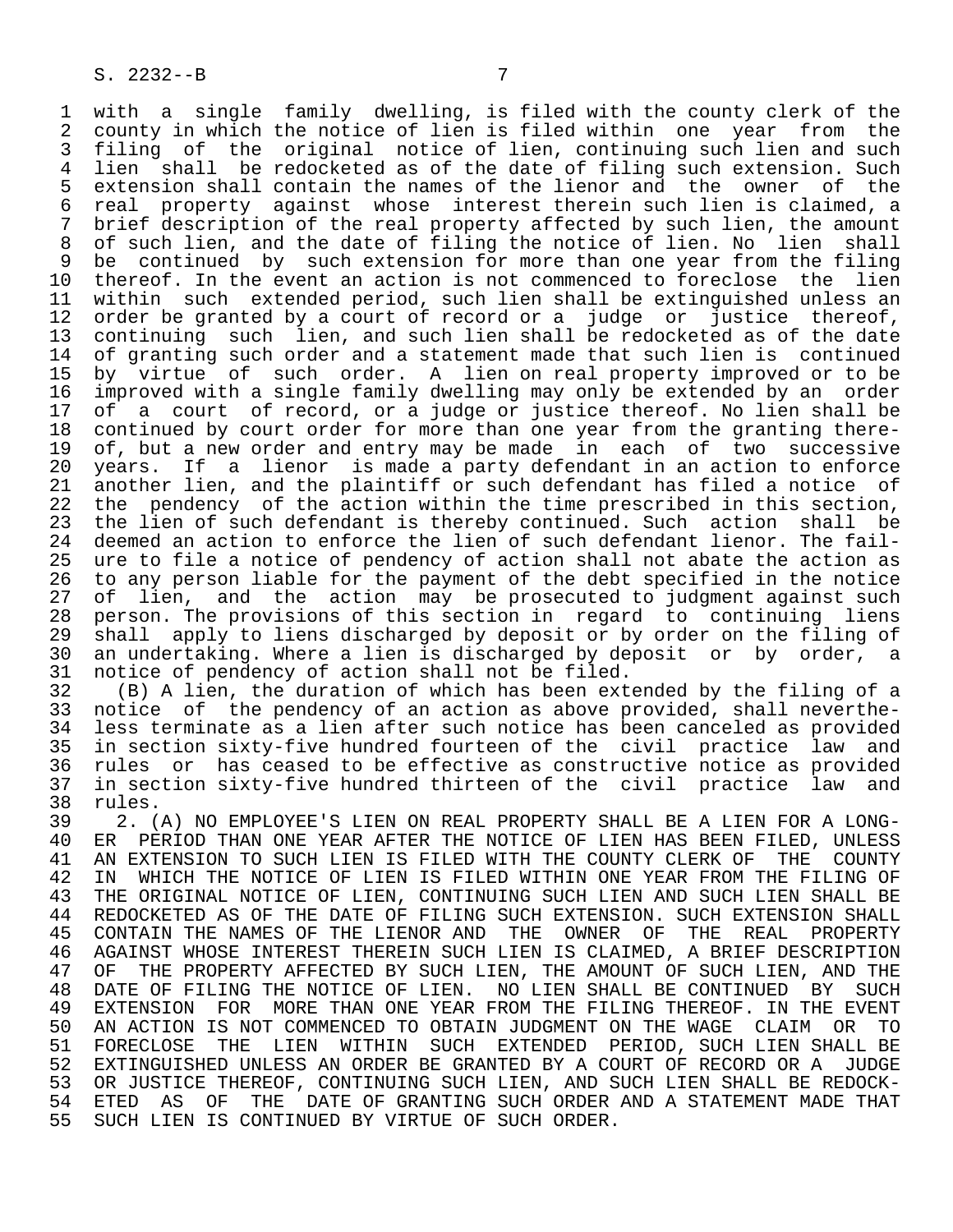1 (B) NO EMPLOYEE'S LIEN ON PERSONAL PROPERTY SHALL BE A LIEN FOR A 2 LONGER PERIOD THAN ONE YEAR AFTER THE FINANCING STATEMENT HAS BEEN<br>3 RECORDED, UNLESS AN EXTENSION TO SUCH LIEN, IS FILED WITH THE FILING RECORDED, UNLESS AN EXTENSION TO SUCH LIEN, IS FILED WITH THE FILING 4 OFFICE IN WHICH THE FINANCING STATEMENT IS REQUIRED TO BE FILED PURSUANT<br>5 TO SECTION 9-501 OF THE UNIFORM COMMERCIAL CODE WITHIN ONE YEAR FROM THE 5 TO SECTION 9-501 OF THE UNIFORM COMMERCIAL CODE WITHIN ONE YEAR FROM THE 55 ORIGINAL FINANCING STATEMENT. CONTINUING SUCH LIEN. SUCH 6 FILING OF THE ORIGINAL FINANCING STATEMENT, CONTINUING SUCH LIEN. SUCH<br>7 EXTENSION SHALL CONTAIN THE NAMES OF THE LIENOR AND THE OWNER OF THE 7 EXTENSION SHALL CONTAIN THE NAMES OF THE LIENOR AND THE OWNER OF THE 8 PROPERTY AGAINST WHOSE INTEREST-THEREIN-SUCH-LIEN-IS-CLAIMED, A-BRIEF (1999) 8- 19 AGAINST WHOSE INTERET THE<br>19 DESCRIPTION OF THE PRIOR FINANCING-STATEMENT-TO-BE EXTENDED, AND THE 9 DESCRIPTION OF THE PRIOR FINANCING STATEMENT TO BE EXTENDED, AND THE 10 DATE OF FILING THE PRIOR FINANCING STATEMENT. NO LIEN SHALL BE CONTIN-<br>11 UED BY SUCH EXTENSION FOR MORE THAN ONE YEAR FROM THE FILING THEREOF. IN 11 UED BY SUCH EXTENSION FOR MORE THAN ONE YEAR FROM THE FILING THEREOF. IN<br>12 THE EVENT AN ACTION IS NOT COMMENCED TO OBTAIN JUDGMENT ON THE WAGE 12 THE EVENT AN ACTION IS NOT COMMENCED TO OBTAIN JUDGMENT ON THE WAGE<br>13 CLAIM OR TO FORECLOSE THE LIEN WITHIN SUCH EXTENDED PERIOD, SUCH LIEN 13 CLAIM OR TO FORECLOSE THE LIEN WITHIN SUCH EXTENDED PERIOD, SUCH LIEN<br>14 SHALL BE EXTINGUISHED UNLESS AN ORDER BE GRANTED BY A COURT OF RECORD OR 14 SHALL BE EXTINGUISHED UNLESS AN ORDER BE GRANTED BY A COURT OF RECORD OR 15 A JUDGE OR JUSTICE THEREOF, CONTINUING SUCH LIEN, AND SUCH LIEN SHALL BE 16 REFILED AS OF THE DATE OF GRANTING SUCH ORDER AND A STATEMENT MADE THAT<br>17 SUCH LIEN IS CONTINUED BY VIRTUE OF SUCH ORDER. 17 SUCH LIEN IS CONTINUED BY VIRTUE OF SUCH ORDER.<br>18 (C) IF A LIENOR IS MADE A PARTY DEFENDANT

 18 (C) IF A LIENOR IS MADE A PARTY DEFENDANT IN AN ACTION TO ENFORCE 19 ANOTHER LIEN, AND THE PLAINTIFF OR SUCH DEFENDANT HAS FILED A NOTICE OF<br>20 THE PENDENCY OF THE ACTION WITHIN THE TIME PRESCRIBED IN THIS SECTION. THE PENDENCY OF THE ACTION WITHIN THE TIME PRESCRIBED IN THIS SECTION, 21 THE LIEN OF SUCH DEFENDANT IS THEREBY CONTINUED. SUCH ACTION SHALL BE 22 DEEMED AN ACTION TO ENFORCE THE LIEN OF SUCH DEFENDANT LIENOR. THE FAIL- 23 URE TO FILE A NOTICE OF PENDENCY OF ACTION SHALL NOT ABATE THE ACTION AS 24 TO ANY PERSON LIABLE FOR THE PAYMENT OF THE DEBT SPECIFIED IN THE NOTICE<br>25 OF LIEN, AND THE ACTION MAY BE PROSECUTED TO JUDGMENT AGAINST SUCH 25 OF LIEN, AND THE ACTION MAY BE PROSECUTED TO JUDGMENT AGAINST SUCH 26 PERSON. THE PROVISIONS OF THIS SECTION IN REGARD TO CONTINUING LIENS<br>27 SHALL APPLY TO LIENS DISCHARGED BY DEPOSIT OR BY ORDER ON THE FILING OF 27 SHALL APPLY TO LIENS DISCHARGED BY DEPOSIT OR BY ORDER ON THE FILING OF<br>28 AN UNDERTAKING. WHERE A LIEN IS DISCHARGED BY DEPOSIT OR BY ORDER. A 28 AN UNDERTAKING. WHERE A LIEN IS DISCHARGED BY DEPOSIT OR BY ORDER, A<br>29 NOTICE OF PENDENCY OF ACTION SHALL NOT BE FILED. 29 NOTICE OF PENDENCY OF ACTION SHALL NOT BE FILED.<br>30 (D) NOTWITHSTANDING THE FOREGOING, IF A LIENOR

30 (D) NOTWITHSTANDING THE FOREGOING, IF A LIENOR COMMENCES A FORECLOSURE<br>31 ACTION OR AN ACTION TO OBTAIN A JUDGMENT ON THE WAGE CLAIM WITHIN ONE 31 ACTION OR AN ACTION TO OBTAIN A JUDGMENT ON THE WAGE CLAIM WITHIN ONE<br>32 YEAR FROM THE FILING OF THE NOTICE OF LIEN ON REAL PROPERTY OR THE 32 YEAR FROM THE FILING OF THE NOTICE OF LIEN ON REAL PROPERTY OR THE THE STANDING OF THE FINANCING STATEMENT CREATING LIEN ON PERSONAL PROPERTY. RECORDING OF THE FINANCING STATEMENT CREATING LIEN ON PERSONAL PROPERTY, 34 THE LIEN SHALL BE EXTENDED DURING THE PENDENCY OF THE ACTION AND FOR ONE 35 HUNDRED TWENTY DAYS FOLLOWING THE ENTRY OF FINAL JUDGMENT IN SUCH 36 ACTION, UNLESS THE ACTION RESULTS IN A FINAL JUDGMENT OR ADMINISTRATIVE 37 ORDER IN THE LIENOR'S FAVOR ON THE WAGE CLAIMS AND THE LIENOR COMMENCES 38 A FORECLOSURE ACTION, IN WHICH INSTANCE THE LIEN SHALL BE VALID DURING 39 THE PENDENCY OF THE FORECLOSURE ACTION. IF A LIEN IS EXTENDED DUE TO THE 40 PENDENCY OF A FORECLOSURE ACTION OR AN ACTION TO OBTAIN A JUDGMENT ON 41 THE WAGE CLAIM, THE LIENOR SHALL FILE A NOTICE OF SUCH PENDENCY AND 42 EXTENSION WITH THE COUNTY CLERK OF THE COUNTY IN WHICH THE NOTICE OF 43 LIEN IS FILED, CONTAINING THE NAMES OF THE PARTIES TO THE ACTION, THE 44 OBJECT OF THE ACTION, A BRIEF DESCRIPTION OF THE PROPERTY AFFECTED<br>45 THEREBY, AND THE TIME OF FILING THE NOTICE OF LIEN, OR IN THE CASE OF A THEREBY, AND THE TIME OF FILING THE NOTICE OF LIEN, OR IN THE CASE OF A 46 LIEN ON PERSONAL PROPERTY SHALL FILE SUCH NOTICE WITH THE OFFICE AUTHOR-<br>47 TZED TO ACCEPT FINANCING STATEMENTS PURSUANT TO SECTION 9-501 OF THE 47 IZED TO ACCEPT FINANCING STATEMENTS PURSUANT TO SECTION 9-501 OF THE<br>48 UNIFORM COMMERCIAL CODE, FOR PURPOSES OF THIS SECTION, AN ACTION TO 48 UNIFORM COMMERCIAL CODE. FOR PURPOSES OF THIS SECTION, AN ACTION TO 49 OBTAIN JUDGMENT ON A WAGE CLAIM INCLUDES AN ACTION BROUGHT IN ANY COURT 50 OF COMPETENT JURISDICTION OR THE SUBMISSION OF A COMPLAINT TO THE 51 DEPARTMENT OF LABOR. AN ACTION ALSO INCLUDES AN INVESTIGATION OF WAGE 52 CLAIMS BY THE COMMISSIONER OF LABOR OR THE ATTORNEY GENERAL OF THE STATE 53 OF NEW YORK, REGARDLESS OF WHETHER SUCH INVESTIGATION WAS INITIATED BY A 54 COMPLAINT. 54 COMPLAINT.<br>55 (E) A LI

 55 (E) A LIEN, THE DURATION OF WHICH HAS BEEN EXTENDED BY THE FILING OF A 56 NOTICE OF THE PENDENCY OF AN ACTION AS ABOVE PROVIDED, SHALL NEVERTHE-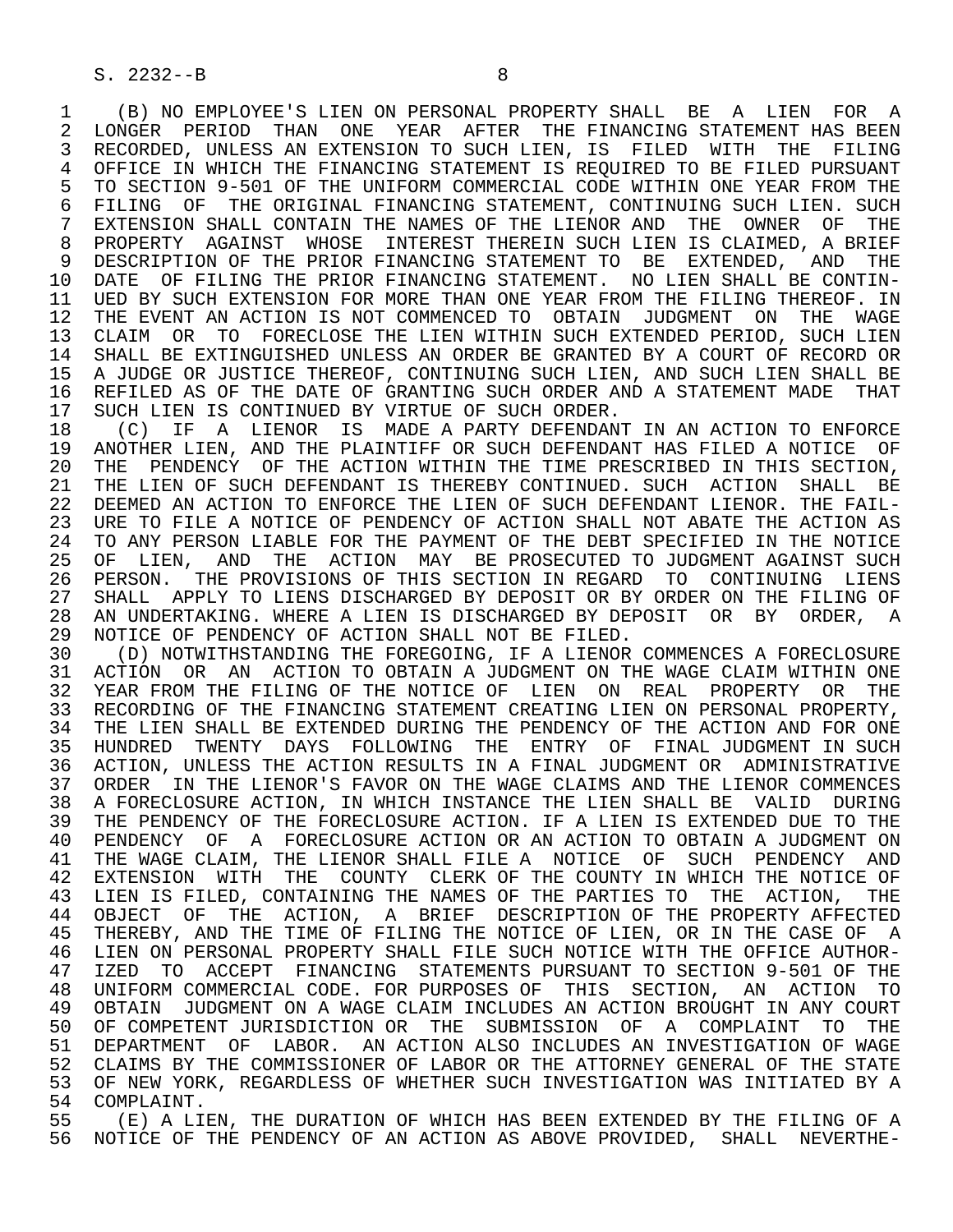5 RULES.<br>6 S 12 6 S 12. Subdivision 2 of section 19 of the lien law, as amended by chap-<br>7 ter 310 of the laws of 1962, is amended to read as follows: 7 ter 310 of the laws of 1962, is amended to read as follows:<br>8 (2) By failure to begin an action to foreclose such lien

 8 (2) By failure to begin an action to foreclose such lien or to secure 9 an order continuing it, within one year from the time of filing the<br>10 notice of lien, unless (I) an action be begun within the same period to 10 notice of lien, unless (I) an action be begun within the same period to<br>11 foreclose a mortgage or another mechanic's lien upon the same property 11 foreclose a mortgage or another mechanic's lien upon the same property<br>12 or any part thereof and a notice of pendency of such action is filed 12 or any part thereof and a notice of pendency of such action is filed 13 according to law, OR (II) AN ACTION IS COMMENCED TO OBTAIN A JUDGMENT ON 14 A WAGE CLAIM PURSUANT TO SUBDIVISION TWO OF SECTION SEVENTEEN OF THIS 15 ARTICLE, but a lien, the duration of which has been extended by the 16 filing of a notice of the pendency of an action as herein provided,<br>17 shall nevertheless terminate as a lien after such notice has been 17 shall nevertheless terminate as a lien after such notice has been<br>18 cancelled or has ceased to be effective as constructive notice.

18 cancelled or has ceased to be effective as constructive notice.<br>19 S 13. Section 24 of the lien law, as amended by chapter 5 19 S 13. Section 24 of the lien law, as amended by chapter 515 of the 20 laws of 1929, is amended to read as follows: 20 laws of 1929, is amended to read as follows:

 21 S 24. Enforcement of [mechanic's] lien. The [mechanics'] liens speci- 22 fied in this article may be enforced against the property specified in<br>23 the notice of lien and which is subject thereto and against any person 23 the notice of lien and which is subject thereto and against any person<br>24 liable for the debt upon which the lien is founded, as prescribed in 24 liable for the debt upon which the lien is founded, as prescribed in<br>25 article three of this chapter. article three of this chapter.

26 S 14. Section 26 of the lien law, as amended by chapter 373 of the 27 laws of 1977, is amended to read as follows: 27 laws of 1977, is amended to read as follows:<br>28 S 26. Subordination of liens after agre

28 S 26. Subordination of liens after agreement with owner. In case an<br>29 owner of real property shall execute to one or more persons, or a corpo-29 owner of real property shall execute to one or more persons, or a corpo-<br>30 ration, as trustee or trustees, a bond and mortgage or a note and mort-30 ration, as trustee or trustees, a bond and mortgage or a note and mort-<br>31 gage affecting such property in whole or in part, or an assignment of 31 gage affecting such property in whole or in part, or an assignment of<br>32 the moneys due or to become due under a contract for a building loan in 32 the moneys due or to become due under a contract for a building loan in<br>33 relation to such property, and in case such mortgage, if any, shall be 33 relation to such property, and in case such mortgage, if any, shall be<br>34 recorded in the office of the register of the county where such real 34 recorded in the office of the register of the county where such real<br>35 property is situated, or if such county has no register then in the 35 property is situated, or if such county has no register then in the<br>36 office of the clerk of such county, and in case such assignment, if any, office of the clerk of such county, and in case such assignment, if any, 37 shall be filed in the office of the clerk of the county where such real<br>38 property is situated; and in case lienors having [mechanics'] liens 38 property is situated; and in case lienors having [mechanics'] liens 39 against said real property, notices of which have been filed up to and<br>40 not later than fifteen days after the recording of such mortgage or the 40 not later than fifteen days after the recording of such mortgage or the 41 filing of such assignment, and which liens have not been discharged as<br>42 in this article provided, shall, to the extent of at least fifty-five 42 in this article provided, shall, to the extent of at least fifty-five<br>43 per centum of the aggregate amount for which such notices of liens have 43 per centum of the aggregate amount for which such notices of liens have<br>44 been so filed, approve such bond and mortgage or such note and mortgage, 44 been so filed, approve such bond and mortgage or such note and mortgage,<br>45 if any, and such assignment, if any, by an instrument or instruments in if any, and such assignment, if any, by an instrument or instruments in 46 writing, duly acknowledged and filed in the office of such county clerk,<br>47 then all mechanics' liens for labor performed or material furnished 47 then all mechanics' liens for labor performed or material furnished<br>48 prior to the recording of such mortgage or filing of such assignment, 48 prior to the recording of such mortgage or filing of such assignment,<br>49 whether notices thereof have been theretofore or are thereafter filed 49 whether notices thereof have been theretofore or are thereafter filed<br>50 and which have not been discharged as in this article provided, shall be 50 and which have not been discharged as in this article provided, shall be<br>51 subordinate to the lien of such trust bond and mortgage or such trust 51 subordinate to the lien of such trust bond and mortgage or such trust<br>52 note and mortgage to the extent of the aggregate amount of all certif-52 note and mortgage to the extent of the aggregate amount of all certif-<br>53 icates of interest therein issued by such trustee or trustees, or their 53 icates of interest therein issued by such trustee or trustees, or their<br>54 successors, for moneys loaned, materials furnished, labor performed and 54 successors, for moneys loaned, materials furnished, labor performed and<br>55 any other indebtedness incurred after said trust mortgage shall have 55 any other indebtedness incurred after said trust mortgage shall have<br>56 been recorded, and for expenses in connection with said trust mortgage, been recorded, and for expenses in connection with said trust mortgage,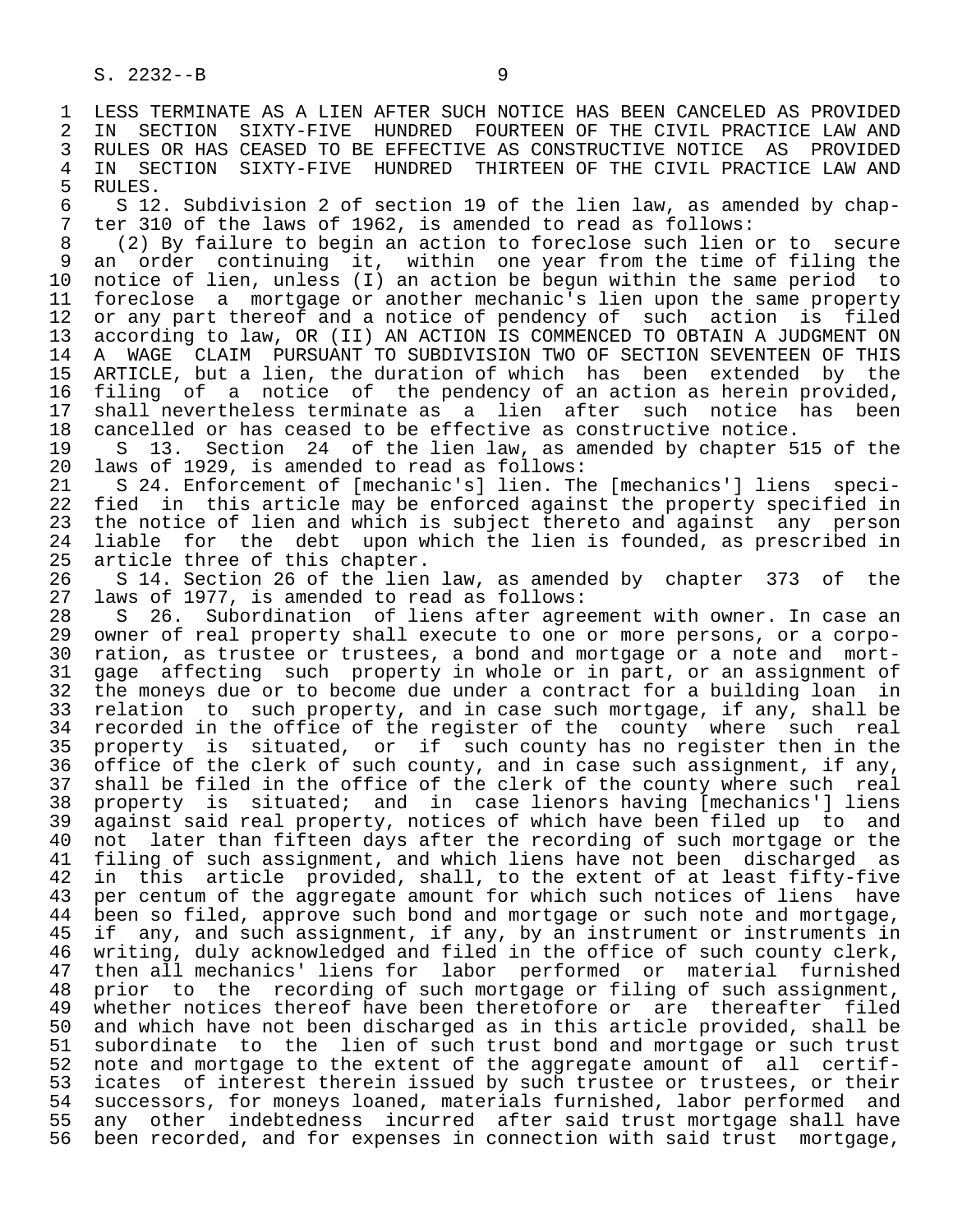1 and shall also be subordinate to the lien of the bond and mortgage or<br>2 note and mortgage, given to secure the amount agreed to be advanced 2 note and mortgage, given to secure the amount agreed to be advanced<br>3 under such contract for a building loan to the extent of the amount 3 under such contract for a building loan to the extent of the amount<br>4 which shall be advanced by the holder of such bond and mortgage or such 4 which shall be advanced by the holder of such bond and mortgage or such<br>5 note and mortgage to the trustee or trustees, or their successors, under 5 note and mortgage to the trustee or trustees, or their successors, under<br>6 such assignment. The provisions of this section shall apply to all bonds 6 such assignment. The provisions of this section shall apply to all bonds<br>7 and mortgages and notes and mortgages and all assignments of moneys due. 7 and mortgages and notes and mortgages and all assignments of moneys due,<br>8 or to become due under building loan contracts executed by such owner. 8 or to become due under building loan contracts executed by such owner,<br>9 in like manner, and recorded or filed, from time to time as hereinbefore 9 in like manner, and recorded or filed, from time to time as hereinbefore<br>10 provided. In case of an assignment to trustees under the provisions of 10 provided. In case of an assignment to trustees under the provisions of<br>11 this section, the trustees and their successors shall be the agents of 11 this section, the trustees and their successors shall be the agents of<br>12 the assignor to receive and receipt for any and all sums advanced by the 12 the assignor to receive and receipt for any and all sums advanced by the<br>13 holder of the building loan bond and mortgage or the building loan note 13 holder of the building loan bond and mortgage or the building loan note<br>14 and mortgage under the building loan contract and such assignment. No and mortgage under the building loan contract and such assignment. No 15 lienor shall have any priority over the bond and mortgage or note and 16 mortgage given to secure the money agreed to be advanced under a build-<br>17 ing loan contract or over the advances made thereunder, by reason of any 17 ing loan contract or over the advances made thereunder, by reason of any<br>18 act preceding the making and approval of such assignment.

18 act preceding the making and approval of such assignment.<br>19 S 15. Section 38 of the lien law, as amended by cha 19 S 15. Section 38 of the lien law, as amended by chapter 859 of the 20 laws of 1930, is amended to read as follows: 20 laws of 1930, is amended to read as follows:

21 S 38. Itemized statement may be required of lienor. A lienor who has<br>22 filed a notice of MECHANIC'S lien shall, on demand in writing, deliver 22 filed a notice of MECHANIC'S lien shall, on demand in writing, deliver<br>23 to the owner or contractor making such demand a statement in writing 23 to the owner or contractor making such demand a statement in writing<br>24 which shall set forth the items of labor and/or material and the value 24 which shall set forth the items of labor and/or material and the value<br>25 thereof which make up the amount for which he claims a lien, and which thereof which make up the amount for which he claims a lien, and which 26 shall also set forth the terms of the contract under which such items<br>27 were furnished. A LIENOR WHO HAS FILED A NOTICE OF EMPLOYEE LIEN SHALL, 27 were furnished. A LIENOR WHO HAS FILED A NOTICE OF EMPLOYEE LIEN SHALL,<br>28 ON DEMAND IN WRITING, DELIVER TO THE EMPLOYER MAKING SUCH DEMAND A 28 ON DEMAND IN WRITING, DELIVER TO THE EMPLOYER MAKING SUCH DEMAND A<br>29 STATEMENT IN WRITING WHICH SHALL SET FORTH THE ITEMS OF THE WAGE CLAIM 29 STATEMENT IN WRITING WHICH SHALL SET FORTH THE ITEMS OF THE WAGE CLAIM<br>20 AND THE VALUE THEREOF WHICH MAKE UP THE AMOUNT FOR WHICH HE CLAIMS A 30 AND THE VALUE THEREOF WHICH MAKE UP THE AMOUNT FOR WHICH HE CLAIMS A<br>31 LIEN. The statement shall be verified by the lienor or his agent in the 31 LIEN. The statement shall be verified by the lienor or his agent in the<br>32 form required for the verification of notices in section nine of this 32 form required for the verification of notices in section nine of this<br>33 chapter. If the lienor shall fail to comply with such a demand within 33 chapter. If the lienor shall fail to comply with such a demand within<br>34 five days after the same shall have been made by the EMPLOYER, owner or 34 five days after the same shall have been made by the EMPLOYER, owner or<br>35 contractor, or if the lienor delivers an insufficient statement, the 35 contractor, or if the lienor delivers an insufficient statement, the<br>36 person aggrieved may petition the supreme court of this state or any person aggrieved may petition the supreme court of this state or any 37 justice thereof, or the county court of the county where the premises 38 are situated, or the county judge of such county for an order directing<br>39 the lienor within a time specified in the order to deliver to the peti-39 the lienor within a time specified in the order to deliver to the peti-<br>40 tioner the statement required by this section. Two days' notice in writ-40 tioner the statement required by this section. Two days' notice in writ-<br>41 ing of such application shall be served upon the lienor. Such service 41 ing of such application shall be served upon the lienor. Such service<br>42 shall be made in the manner provided by law for the personal service of 42 shall be made in the manner provided by law for the personal service of<br>43 a summons. The court or a justice or judge thereof shall hear the 43 a summons. The court or a justice or judge thereof shall hear the<br>44 parties and upon being satisfied that the lienor has failed, neglected 44 parties and upon being satisfied that the lienor has failed, neglected<br>45 or refused to comply with the requirements of this section shall have an or refused to comply with the requirements of this section shall have an 46 appropriate order directing such compliance. In case the lienor fails to<br>47 comply with the order so made within the time specified, then upon five 47 comply with the order so made within the time specified, then upon five<br>48 days' notice to the lienor, served in the manner provided by law for the 48 days' notice to the lienor, served in the manner provided by law for the 49 personal service of a summons, the court or a justice or judge thereof<br>50 may make an order cancelling the lien.

50 may make an order cancelling the lien.<br>51 S 16. Section 39 of the lien law, as 51 S 16. Section 39 of the lien law, as added by chapter 859 of the laws<br>52 of 1930, is amended to read as follows: 52 of 1930, is amended to read as follows:<br>53 S 39. Lien wilfully exaggerated is

53 S 39. Lien wilfully exaggerated is void. In any action or proceeding<br>54 to enforce a [mechanic's] lien upon a private or public improvement or 54 to enforce a [mechanic's] lien upon a private or public improvement or<br>55 in which the validity of the lien is an issue, if the court shall find 55 in which the validity of the lien is an issue, if the court shall find<br>56 that a lienor has wilfully exaggerated the amount for which he claims a that a lienor has wilfully exaggerated the amount for which he claims a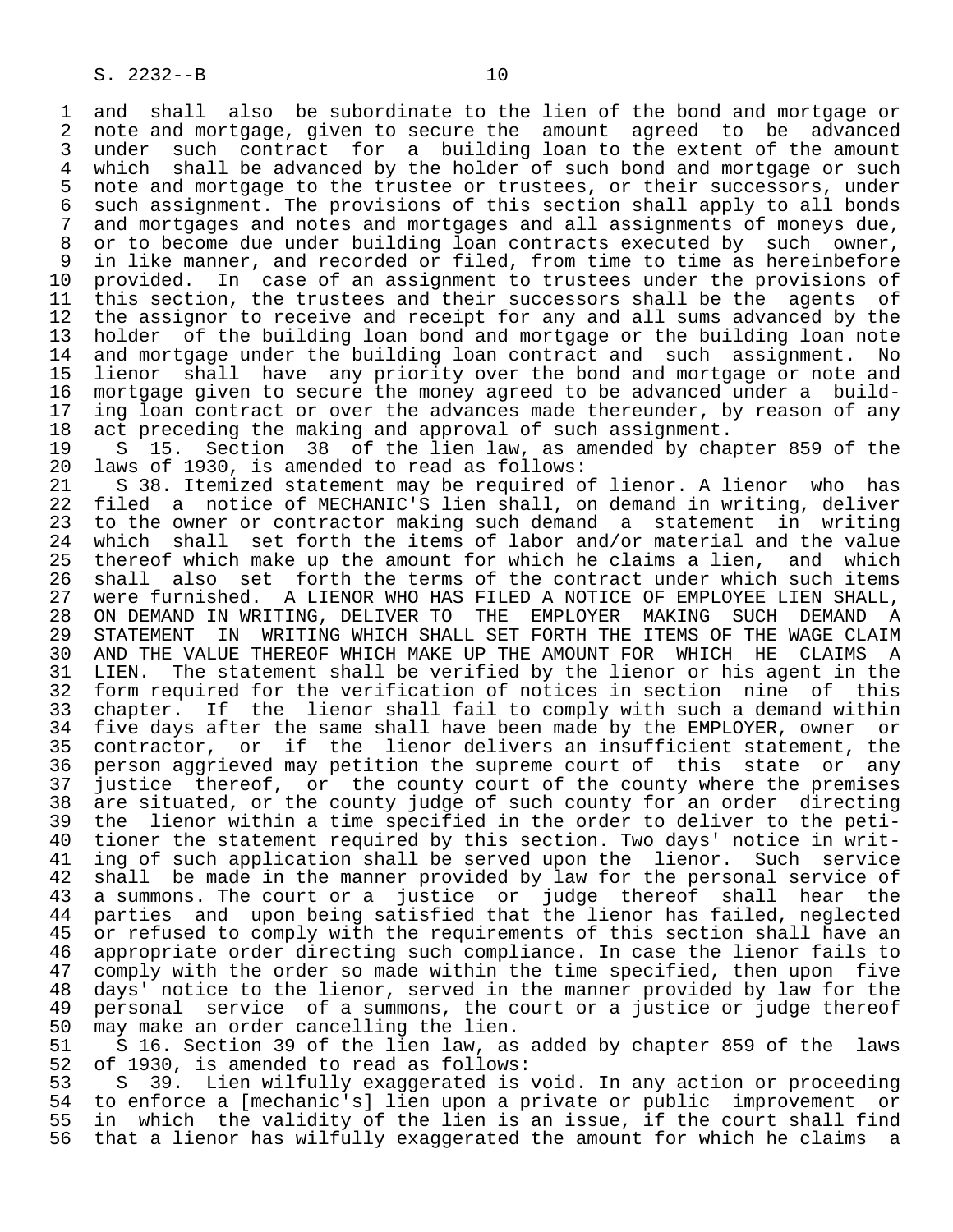1 lien as stated in his notice of lien, his lien shall be declared to be<br>2 void and no recovery shall be had thereon. No such lienor shall have a 2 void and no recovery shall be had thereon. No such lienor shall have a<br>3 right to file any other or further lien for the same claim. A second or 3 right to file any other or further lien for the same claim. A second or 4 subsequent lien filed in contravention of this section may be vacated<br>5 upon application to the court on two days' notice.

5 upon application to the court on two days' notice.<br>6 5 17. Section 40 of the lien law, as amended by 6 S 17. Section 40 of the lien law, as amended by chapter 515 of the<br>7 laws of 1929, is amended to read as follows: 7 laws of 1929, is amended to read as follows:<br>8 5 40. Construction of article. This a

8 S 40. Construction of article. This article is to be construed in<br>9 connection with article two of this chapter, and provides proceedings 9 connection with article two of this chapter, and provides proceedings<br>10 for the enforcement of EMPLOYEE'S LIENS ON REAL PROPERTY, AS WELL AS 10 for the enforcement of EMPLOYEE'S LIENS ON REAL PROPERTY, AS WELL AS<br>11 liens for labor performed and materials furnished in the improvement of 11 liens for labor performed and materials furnished in the improvement of<br>12 real property, created by virtue of such article. 12 real property, created by virtue of such article.<br>13 S 18. Section 41 of the lien law, as amended

13 S 18. Section 41 of the lien law, as amended by chapter 807 of the<br>14 laws of 1952, is amended to read as follows: laws of 1952, is amended to read as follows:

15 S 41. Enforcement of mechanic's OR EMPLOYEE'S lien on real property. A<br>16 mechanic's lien OR EMPLOYEE'S LIEN on real property may be enforced 16 mechanic's lien OR EMPLOYEE'S LIEN on real property may be enforced<br>17 against such property, and against a person liable for the debt upon 17 against such property, and against a person liable for the debt upon<br>18 which the lien is founded, by an action, by the lienor, his assignee or 18 which the lien is founded, by an action, by the lienor, his assignee or<br>19 legal representative, in the supreme court or in a county court other-19 legal representative, in the supreme court or in a county court other-<br>20 wise having jurisdiction, regardless of the amount of such debt, or in a 20 wise having jurisdiction, regardless of the amount of such debt, or in a<br>21 court which has jurisdiction in an action founded on a contract for a 21 court which has jurisdiction in an action founded on a contract for a<br>22 sum of money equivalent to the amount of such debt. 22 sum of money equivalent to the amount of such debt.<br>23 S 19. Section 43 of the lien law, as amended

 23 S 19. Section 43 of the lien law, as amended by section 310 of the 24 laws of 1962, is amended to read as follows:<br>25 S 43, Action in a court of record; cons

S 43. Action in a court of record; consolidation of actions. The 26 provisions of the real property actions and proceedings law relating to<br>27 actions for the foreclosure of a mortgage upon real property, and the 27 actions for the foreclosure of a mortgage upon real property, and the<br>28 sale and the distribution of the proceeds thereof apply to actions in a 28 sale and the distribution of the proceeds thereof apply to actions in a<br>29 court of record, to enforce mechanics' liens AND EMPLOYEES' LIENS on 29 court of record, to enforce mechanics' liens AND EMPLOYEES' LIENS on<br>30 real property, except as otherwise provided in this article. If actions 30 real property, except as otherwise provided in this article. If actions<br>31 are brought by different lienors in a court of record, the court in 31 are brought by different lienors in a court of record, the court in<br>32 which the first action was brought, may, upon its own motion, or upon 32 which the first action was brought, may, upon its own motion, or upon<br>33 the application of any party in any of such actions, consolidate all of 33 the application of any party in any of such actions, consolidate all of 34 such actions. 34 such actions.<br>35 S 20. Sec

35 S 20. Section 46 of the lien law, as amended by chapter 515 of the 36 laws of 1929, is amended to read as follows: laws of 1929, is amended to read as follows:

 37 S 46. Action in a court not of record. If an action to enforce a 38 mechanic's lien OR EMPLOYEE'S LIEN against real property is brought in a 39 court not of record, it shall be commenced by the personal service upon<br>40 the owner of a summons and complaint verified in the same manner as a 40 the owner of a summons and complaint verified in the same manner as a<br>41 complaint in an action in a court of record. The complaint must set 41 complaint in an action in a court of record. The complaint must set<br>42 forth substantially the facts contained in the notice of lien, and the 42 forth substantially the facts contained in the notice of lien, and the<br>43 substance of the agreement under which the labor was performed or the 43 substance of the agreement under which the labor was performed or the<br>44 materials were furnished, OR IF THE LIEN IS BASED UPON A WAGE CLAIM AS 44 materials were furnished, OR IF THE LIEN IS BASED UPON A WAGE CLAIM AS<br>45 DEFINED IN SECTION TWO OF THIS CHAPTER, THE BASIS FOR SUCH WAGE CLAIM. DEFINED IN SECTION TWO OF THIS CHAPTER, THE BASIS FOR SUCH WAGE CLAIM. 46 The form and contents of the summons shall be the same as provided by<br>47 law for the commencement of an action upon a contract in such court. The law for the commencement of an action upon a contract in such court. The 48 summons must be returnable not less than twelve nor more than twenty<br>49 days after the date of the summons, or if service is made by publica-49 days after the date of the summons, or if service is made by publica-<br>50 tion, after the day of the last publication of the summons. Service 50 tion, after the day of the last publication of the summons. Service<br>51 must be made at least eight days before the return day. 51 must be made at least eight days before the return day.<br>52 S 21. Section 50 of the lien law, as amended by chap

52 S 21. Section 50 of the lien law, as amended by chapter 515 of the 53 laws of 1929, is amended to read as follows: 53 laws of 1929, is amended to read as follows:

54 S 50. Execution. Execution may be issued upon a judgment obtained in<br>55 an action to enforce a mechanic's lien OR AN EMPLOYEE'S LIEN against 55 an action to enforce a mechanic's lien OR AN EMPLOYEE'S LIEN against<br>56 real property in a court not of record, which shall direct the officer real property in a court not of record, which shall direct the officer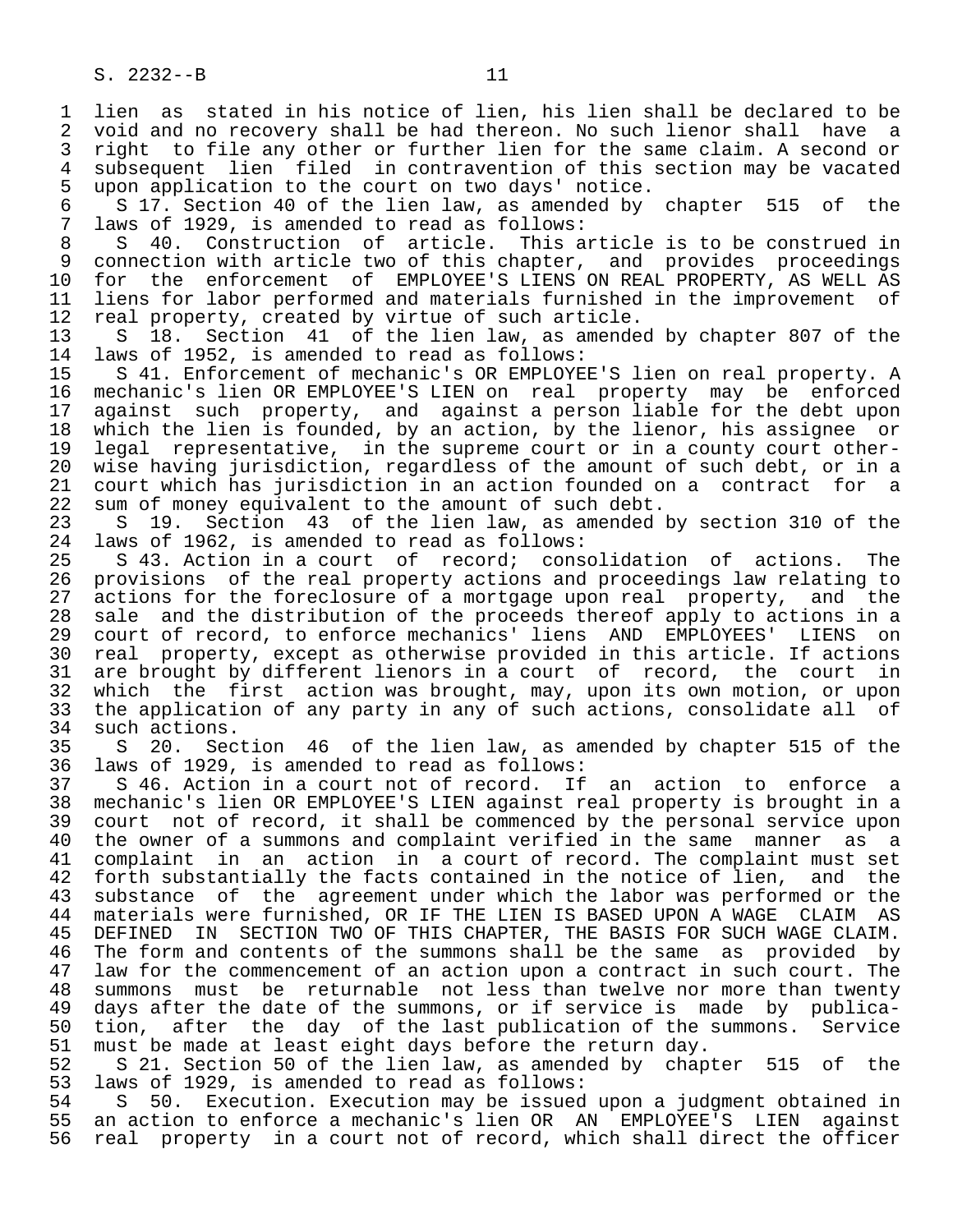1 to sell the title and interest of the owner in the premises, upon which<br>2 the lien set forth in the complaint existed at the time of filing the 2 the lien set forth in the complaint existed at the time of filing the<br>3 notice of lien. 3 notice of lien.<br>4 S 22. Sectiv

4 S 22. Section 53 of the lien law, as amended by chapter 515 of the<br>5 laws of 1929, is amended to read as follows: 5 laws of 1929, is amended to read as follows:<br>6 5 53. Costs and disbursements. If an action

6 S 53. Costs and disbursements. If an action is brought to enforce a<br>7 mechanic's lien OR AN EMPLOYEE'S LIEN against real property in a court 7 mechanic's lien OR AN EMPLOYEE'S LIEN against real property in a court 8 of record, the costs and disbursements shall rest in the discretion of<br>8 the court, and may be awarded to the prevailing party. The judgment 9 the court, and may be awarded to the prevailing party. The judgment<br>10 rendered in such an action shall include the amount of such costs and 10 rendered in such an action shall include the amount of such costs and<br>11 specify to whom and by whom the costs are to be paid. If such action is 11 specify to whom and by whom the costs are to be paid. If such action is<br>12 brought in a court not of record, they shall be the same as allowed in 12 brought in a court not of record, they shall be the same as allowed in<br>13 civil actions in such court. The expenses incurred in serving the 13 civil actions in such court. The expenses incurred in serving the<br>14 summons by publication may be added to the amount of costs now allowed summons by publication may be added to the amount of costs now allowed

15 in such court.<br>16 S 23. Sect 16 S 23. Section 59 of the lien law, as amended by chapter 515 of the 17 laws of 1929, is amended to read as follows: 17 laws of 1929, is amended to read as follows:<br>18 S 59. Vacating of a [mechanic's] lien; can

18 S 59. Vacating of a [mechanic's] lien; cancellation of bond; return of<br>19 deposit, by order of court, 1, A mechanic's lien notice of which has 19 deposit, by order of court. 1. A mechanic's lien notice of which has 20 been filed on real property or a bond given to discharge the same may be<br>21 vacated and cancelled or a deposit made to discharge a lien pursuant to 21 vacated and cancelled or a deposit made to discharge a lien pursuant to<br>22 section twenty may be returned, by an order of a court of record. Before 22 section twenty may be returned, by an order of a court of record. Before<br>23 such order shall be granted, a notice shall be served upon the lienor, 23 such order shall be granted, a notice shall be served upon the lienor,<br>24 either personally or by leaving it as his last known place of residence. 24 either personally or by leaving it as his last known place of residence,<br>25 with a person of suitable age, with directions to deliver it to the with a person of suitable age, with directions to deliver it to the 26 lienor. Such notice shall require the lienor to commence an action to<br>27 enforce the lien, within a time specified in the notice, not less than 27 enforce the lien, within a time specified in the notice, not less than<br>28 thirty days from the time of service, or show cause at a special term of 28 thirty days from the time of service, or show cause at a special term of<br>29 a court of record, or at a county court, in a county in which the prop-29 a court of record, or at a county court, in a county in which the prop-<br>20 erty is situated, at a time and place specified therein, why the notice 30 erty is situated, at a time and place specified therein, why the notice<br>31 of lien filed or the bond given should not be vacated and cancelled, or 31 of lien filed or the bond given should not be vacated and cancelled, or<br>32 the deposit returned, as the case may be. Proof of such service and that 32 the deposit returned, as the case may be. Proof of such service and that<br>33 the lienor has not commenced the action to foreclose such lien, as 33 the lienor has not commenced the action to foreclose such lien, as<br>34 directed in the notice, shall be made by affidavit, at the time of 34 directed in the notice, shall be made by affidavit, at the time of 35 applying for such order. 35 applying for such order.

36 2. AN EMPLOYEE'S LIEN NOTICE OF WHICH HAS BEEN FILED ON REAL PROPERTY<br>37 OR A BOND GIVEN TO DISCHARGE THE SAME MAY BE VACATED AND CANCELLED OR A 37 OR A BOND GIVEN TO DISCHARGE THE SAME MAY BE VACATED AND CANCELLED OR A 38 DEPOSIT MADE TO DISCHARGE A LIEN PURSUANT TO SECTION TWENTY MAY BE 39 RETURNED, BY AN ORDER OF A COURT OF RECORD. BEFORE SUCH ORDER SHALL BE 39 RETURNED, BY AN ORDER OF A COURT OF RECORD. BEFORE SUCH ORDER SHALL BE<br>40 GRANTED, A NOTICE SHALL BE SERVED UPON THE LIENOR, EITHER PERSONALLY OR 40 GRANTED, A NOTICE SHALL BE SERVED UPON THE LIENOR, EITHER PERSONALLY OR<br>41 BY LEAVING IT AT HIS LAST KNOWN PLACE OF RESIDENCE OR ATTORNEY'S PLACE 41 BY LEAVING IT AT HIS LAST KNOWN PLACE OF RESIDENCE OR ATTORNEY'S PLACE<br>42 OF BUSINESS, WITH A PERSON OF SUITABLE AGE, WITH DIRECTIONS TO DELIVER 42 OF BUSINESS, WITH A PERSON OF SUITABLE AGE, WITH DIRECTIONS TO DELIVER<br>43 IT TO THE LIENOR, SUCH NOTICE SHALL REOUIRE THE LIENOR TO COMMENCE AN 43 IT TO THE LIENOR. SUCH NOTICE SHALL REQUIRE THE LIENOR TO COMMENCE AN 44 ACTION TO ENFORCE THE LIEN. OR TO COMMENCE AN ACTION TO OBTAIN JUDGMENT 44 ACTION TO ENFORCE THE LIEN, OR TO COMMENCE AN ACTION TO OBTAIN JUDGMENT<br>45 ON THE WAGE CLAIM UPON WHICH THE LIEN WAS ESTABLISHED, WITHIN A TIME 45 ON THE WAGE CLAIM UPON WHICH THE LIEN WAS ESTABLISHED, WITHIN A TIME 46 SPECIFIED IN THE NOTICE, NOT LESS THAN NINETY DAYS FROM THE TIME OF 47 SERVICE, OR SHOW CAUSE AT A SPECIAL TERM OF A COURT OF RECORD, OR AT A SERVICE, OR SHOW CAUSE AT A SPECIAL TERM OF A COURT OF RECORD, OR AT A 48 COUNTY COURT, IN A COUNTY IN WHICH THE PROPERTY IS SITUATED, AT A TIME<br>49 AND PLACE SPECIFIED THEREIN, WHY THE NOTICE OF LIEN FILED OR THE BOND 49 AND PLACE SPECIFIED THEREIN, WHY THE NOTICE OF LIEN FILED OR THE BOND<br>50 GIVEN SHOULD NOT BE VACATED AND CANCELLED, OR THE DEPOSIT RETURNED, AS 50 GIVEN SHOULD NOT BE VACATED AND CANCELLED, OR THE DEPOSIT RETURNED, AS<br>51 THE CASE MAY BE. PROOF OF SUCH SERVICE AND THAT THE LIENOR HAS NOT 51 THE CASE MAY BE. PROOF OF SUCH SERVICE AND THAT THE LIENOR HAS NOT<br>52 COMMENCED THE ACTION TO FORECLOSE SUCH LIEN OR AN ACTION TO OBTAIN JUDG-52 COMMENCED THE ACTION TO FORECLOSE SUCH LIEN OR AN ACTION TO OBTAIN JUDG-<br>53 MENT ON THE WAGE CLAIM UPON WHICH THE LIEN WAS ESTABLISHED, AS DIRECTED 53 MENT ON THE WAGE CLAIM UPON WHICH THE LIEN WAS ESTABLISHED, AS DIRECTED<br>54 IN THE NOTICE, SHALL BE MADE BY AFFIDAVIT, AT THE TIME OF APPLYING FOR 54 IN THE NOTICE, SHALL BE MADE BY AFFIDAVIT, AT THE TIME OF APPLYING FOR<br>55 SUCH ORDER. SUCH ORDER.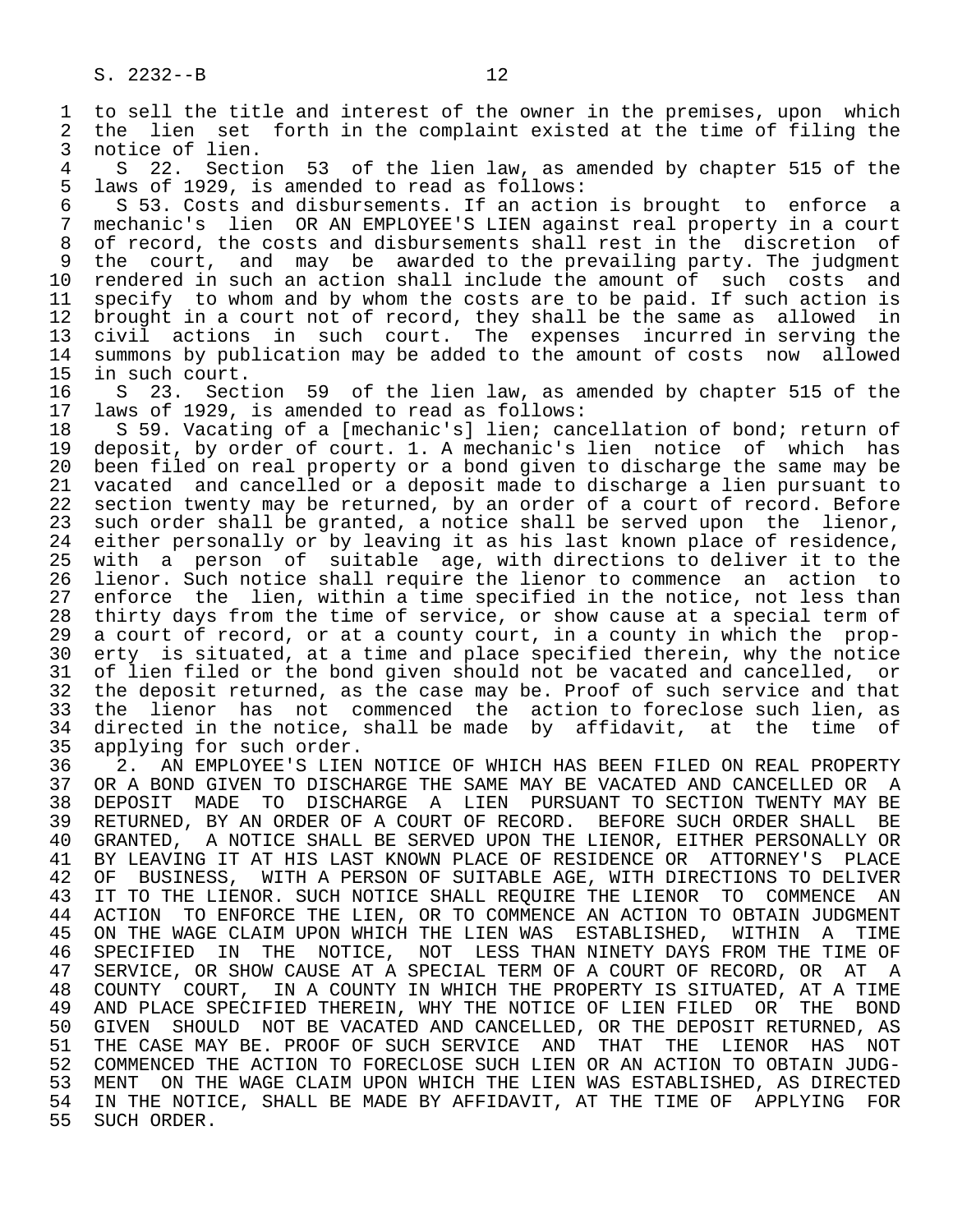1 S 24. Section 62 of the lien law, as amended by chapter 697 of the<br>2 laws of 1934, is amended to read as follows: 2 laws of 1934, is amended to read as follows:<br>3 S 62. Bringing in new parties. A lienor wh

3 S 62. Bringing in new parties. A lienor who has filed a notice of lien<br>4 after the commencement of an action in a court of record to foreclose or 4 after the commencement of an action in a court of record to foreclose or<br>5 enforce AN EMPLOYEE'S LIEN OR a mechanic's lien against real property or 5 enforce AN EMPLOYEE'S LIEN OR a mechanic's lien against real property or<br>6 a public improvement, may at any time up to and including the day 6 a public improvement, may at any time up to and including the day<br>7 preceding the day on which the trial of such action is commenced, make 7 preceding the day on which the trial of such action is commenced, make<br>8 application upon notice to the plaintiff or his attorney in such action. 8 application upon notice to the plaintiff or his attorney in such action,<br>8 to be made a party therein. Upon good cause shown, the court must order 9 to be made a party therein. Upon good cause shown, the court must order<br>10 such lienor to be brought in by amendment. If the application is made by 10 such lienor to be brought in by amendment. If the application is made by<br>11 any other party in said action to make such lienor or other person a 11 any other party in said action to make such lienor or other person a<br>12 party, the court may in its discretion direct such lienor or other 12 party, the court may in its discretion-direct-such-lienor or other<br>13 person to be brought in by like amendment. The order to be entered on 13 person to be brought in by like amendment. The order to be entered on<br>14 such application shall provide the time for and manner of serving the such application shall provide the time for and manner of serving the 15 pleading of such additional lienor or other person and shall direct that<br>16 the pleadings, papers and proceedings of the other several parties in 16 the pleadings, papers and proceedings of the other several parties in<br>17 such action, shall be deemed amended, so as not to require the making or 17 such action, shall be deemed amended, so as not to require the making or<br>18 serving of papers other than said order to effectuate such amendment, 18 serving of papers other than said order to effectuate such amendment,<br>19 and shall further provide that the allegations in the answer of such 19 and shall further provide that the allegations in the answer of such<br>20 additional lienor or other person shall, for the purposes of the action, 20 additional lienor or other person shall, for the purposes of the action,<br>21 be deemed denied by the other parties therein. The action shall be so 21 be deemed denied by the other parties therein. The action shall be so<br>22 conducted by the court as not to cause substantially any delay in the 22 conducted by the court as not to cause substantially any delay in the<br>23 trial thereof. The bringing in of such additional lienor or other 23 trial thereof. The bringing in of such additional lienor or other<br>24 person shall be without prejudice to the proceedings had, and if the 24 person shall be without prejudice to the proceedings had, and if the<br>25 action be on the calendar of the court, same shall retain its place on action be on the calendar of the court, same shall retain its place on 26 such calendar without the necessity of serving a new note of issue and<br>27 new notices of trial.

27 new notices of trial.<br>28 S 25. Subdivision 28 S 25. Subdivision 3 of section 199-a of the labor law, as amended by<br>29 chapter 564 of the laws of 2010, is amended to read as follows: 29 chapter 564 of the laws of 2010, is amended to read as follows:<br>30 3. Each employee and his or her authorized representative

30 3. Each employee and his or her authorized representative shall be<br>31 notified in writing. OF THE TERMINATION OF THE COMMISSIONER'S INVESTI-31 notified in writing, OF THE TERMINATION OF THE COMMISSIONER'S INVESTI-<br>32 GATION OF THE EMPLOYEE'S COMPLAINT AND THE RESULT OF SUCH INVESTIGATION, 32 GATION OF THE EMPLOYEE'S COMPLAINT AND THE RESULT OF SUCH INVESTIGATION,<br>33 of any award and collection of back wages and civil penalties, and of 33 of any award and collection of back wages and civil penalties, and of<br>34 any intent to seek criminal penalties. In the event that criminal penal-34 any intent to seek criminal penalties. In the event that criminal penal-<br>35 ties, are sought, the employee and his or her authorized representative 35 ties are sought the employee and his or her authorized representative<br>36 shall be notified of the outcome of prosecution. 36 shall be notified of the outcome of prosecution.

 37 S 26. Subdivision 2 of section 663 of the labor law, as amended by 38 chapter 564 of the laws of 2010, is amended to read as follows:

 39 2. By commissioner. On behalf of any employee paid less than the wage 40 to which the employee is entitled under the provisions of this article,<br>41 the commissioner may bring any legal action necessary, including admin-41 the commissioner may bring any legal action necessary, including admin-<br>42 istrative action, to collect such claim, and the employer shall be 42 istrative action, to collect such claim, and the employer shall be<br>43 required to pay the full amount of the underpayment, plus costs, and 43 required to pay the full amount of the underpayment, plus costs, and<br>44 unless the emplover proves a good faith basis to believe that its under-44 unless the employer proves a good faith basis to believe that its under-<br>45 payment was in compliance with the law, an additional amount as liqui- 45 payment was in compliance with the law, an additional amount as liqui- 46 dated damages. Liquidated damages shall be calculated by the commission- 47 er as no more than one hundred percent of the total amount of 48 underpayments found to be due the employee. In any action brought by the 48 underpayments found to be due the employee. In any action brought by the 49 commissioner in a court of competent jurisdiction, liquidated damages<br>50 shall be calculated as an amount equal to one hundred percent of under-50 shall be calculated as an amount equal to one hundred percent of under-<br>51 payments found to be due the employee. EACH EMPLOYEE OR HIS OR HER 51 payments found to be due the employee. EACH EMPLOYEE OR HIS OR HER<br>52 AUTHORIZED REPRESENTATIVE SHALL BE NOTIFIED IN WRITING OF THE OUTCOME OF 52 AUTHORIZED REPRESENTATIVE SHALL BE NOTIFIED IN WRITING OF THE OUTCOME OF<br>53 ANY LEGAL ACTION BROUGHT ON THE EMPLOYEE'S BEHALF PURSUANT TO THIS 53 ANY LEGAL ACTION BROUGHT ON THE EMPLOYEE'S BEHALF PURSUANT TO THIS<br>54 SECTION. 54 SECTION.<br>55 S 27.

55 S 27. Subdivision 5 of section 6201 of the civil practice law and<br>56 rules, as amended by chapter 860 of the laws of 1977 and as renumbered 56 rules, as amended by chapter 860 of the laws of 1977 and as renumbered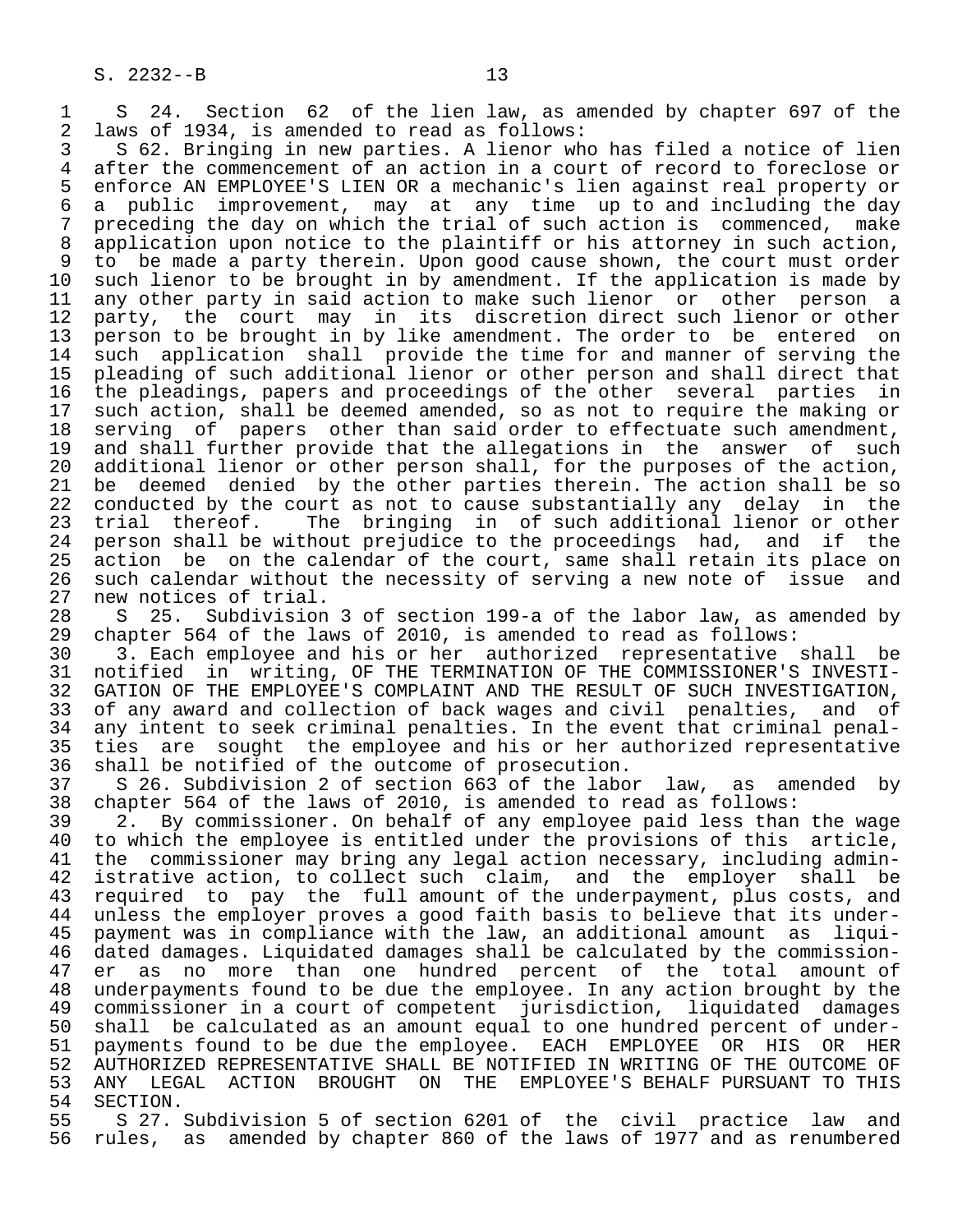1 by chapter 618 of the laws of 1992, is amended and a new subdivision 6<br>2 is added to read as follows: 2 is added to read as follows:<br>3 5. the cause of action

 3 5. the cause of action is based on a judgment, decree or order of a 4 court of the United States or of any other court which is entitled to<br>5 full faith and credit in this state, or on a judgment which qualifies 5 full faith and credit in this state, or on a judgment which qualifies 6 for recognition under the provisions of article 53[.] OF THIS CHAPTER;  $\begin{matrix} 7 & 0R \\ 8 & 6 \end{matrix}$ 

 8 6. THE CAUSE OF ACTION IS BASED ON WAGE CLAIMS. "WAGE CLAIMS," WHEN 9 USED IN THIS CHAPTER, SHALL INCLUDE ANY CLAIMS OF VIOLATIONS OF ARTICLES<br>10 FIVE, SIX, AND NINETEEN OF THE LABOR LAW, SECTION TWO HUNDRED FIFTEEN OF 10 FIVE, SIX, AND NINETEEN OF THE LABOR LAW, SECTION TWO HUNDRED FIFTEEN OF<br>11 THE LABOR LAW, AND THE RELATED REGULATIONS OR WAGE ORDERS PROMULGATED BY 11 THE LABOR LAW, AND THE RELATED REGULATIONS OR WAGE ORDERS PROMULGATED BY<br>12 THE COMMISSIONER OF LABOR, INCLUDING BUT NOT LIMITED TO ANY CLAIMS OF 12 THE COMMISSIONER OF LABOR, INCLUDING BUT NOT LIMITED TO ANY 13 UNPAID, MINIMUM, OVERTIME, AND SPREAD-OF-HOURS PAY, UNLAWFUL 13 UNPAID, MINIMUM, OVERTIME, AND SPREAD-OF-HOURS PAY, UNLAWFULLY RETAINED<br>14 GRATUITIES, UNLAWFUL DEDUCTIONS FROM WAGES, UNPAID COMMISSIONS, UNPAID 14 GRATUITIES, UNLAWFUL DEDUCTIONS FROM WAGES, UNPAID COMMISSIONS, UNPAID 15 BENEFITS AND WAGE SUPPLEMENTS, AND RETALIATION, AND ANY CLAIMS PURSUANT<br>16 TO 18 U.S.C. S 1595, 29 U.S.C. S 201 ET SEO., AND/OR EMPLOYMENT CONTRACT 16 TO 18 U.S.C. S 1595, 29 U.S.C. S 201 ET SEQ., AND/OR EMPLOYMENT CONTRACT 17 AS WELL AS THE CONCOMITANT LIQUIDATED DAMAGES AND PENALTIES AUTHORIZED<br>18 PURSUANT TO THE LABOR LAW, THE FAIR LABOR STANDARDS ACT, OR ANY EMPLOY-18 PURSUANT TO THE LABOR LAW, THE FAIR LABOR STANDARDS ACT, OR ANY EMPLOY-<br>19 MENT CONTRACT.

19 MENT CONTRACT.<br>20 S 28. Sectio 20 S 28. Section 6210 of the civil practice law and rules, as added by<br>21 chapter 860 of the laws of 1977, is amended to read as follows: 21 chapter 860 of the laws of 1977, is amended to read as follows:<br>22 S 6210. Order of attachment on notice; temporary restraini

22 S 6210. Order of attachment on notice; temporary restraining order;<br>23 contents. Upon a motion on notice for an order of attachment, the court 23 contents. Upon a motion on notice for an order of attachment, the court 24 may, without notice to the defendant, grant a temporary restraining<br>25 order prohibiting the transfer of assets by a garnishee as provided in order prohibiting the transfer of assets by a garnishee as provided in 26 subdivision (b) of section 6214. WHEN ATTACHMENT IS SOUGHT PURSUANT TO 27 SUBDIVISION SIX OF SECTION 6201, AND IF THE EMPLOYER CONTESTS THE 28 MOTION, THE COURT SHALL HOLD A HEARING WITHIN TEN DAYS OF WHEN THE 28 MOTION, THE COURT SHALL HOLD A HEARING—WITHIN TEN DAYS OF WHEN THE THE COURT SHALL HOLD A HEARING WITHIN TEN DAYS OF WHEN THE 29 EMPLOYER'S RESPONSE TO PLAINTIFFS' MOTION FOR ATTACHMENT IS DUE. The<br>30 contents of the order of attachment granted pursuant to this section 30 contents of the order of attachment granted pursuant to this section<br>31 shall be as provided in subdivision (a) of section 6211. 31 shall be as provided in subdivision (a) of section 6211.

32 S 29. Subdivision (b) of section 6211 of the civil practice law and<br>33 rules, as amended by chapter 566 of the laws of 1985, is amended to read 33 rules, as amended by chapter 566 of the laws of 1985, is amended to read 34 as follows:<br>35 (b) Conf

 35 (b) Confirmation of order. Except where an order of attachment is granted on the ground specified in subdivision one OR SIX of section 37 6201, an order of attachment granted without notice shall provide that 38 within a period not to exceed five days after levy, the plaintiff shall<br>39 move, on such notice as the court shall direct to the defendant, the 39 move, on such notice as the court shall direct to the defendant, the<br>40 garnishee, if any, and the sheriff, for an order confirming the order of 40 garnishee, if any, and the sheriff, for an order confirming the order of<br>41 attachment. Where an order of attachment without notice is granted on 41 attachment. Where an order of attachment without notice is granted on<br>42 the ground specified in subdivision one OR SIX of section 6201, the 42 the ground specified in subdivision one OR SIX of section 6201, the<br>43 court shall direct that the statement required by section 6219 be served 43 court shall direct that the statement required by section 6219 be served<br>44 within five days, that a copy thereof be served upon the plaintiff, and 44 within five days, that a copy thereof be served upon the plaintiff, and<br>45 the plaintiff shall move within ten days after levy for an order the plaintiff shall move within ten days after levy for an order 46 confirming the order of attachment. If the plaintiff upon such motion<br>47 shall show that the statement has not been served and that the plaintiff shall show that the statement has not been served and that the plaintiff 48 will be unable to satisfy the requirement of subdivision (b) of section<br>49 6223 until the statement has been served, the court may grant one exten-6223 until the statement has been served, the court may grant one exten- 50 sion of the time to move for confirmation for a period not to exceed ten 51 days. If plaintiff fails to make such motion within the required period, 52 the order of attachment and any levy thereunder shall have no further 53 effect and shall be vacated upon motion. Upon the motion to confirm, the 54 provisions of subdivision (b) of section 6223 shall apply. An order of 55 attachment granted without notice may provide that the sheriff refrain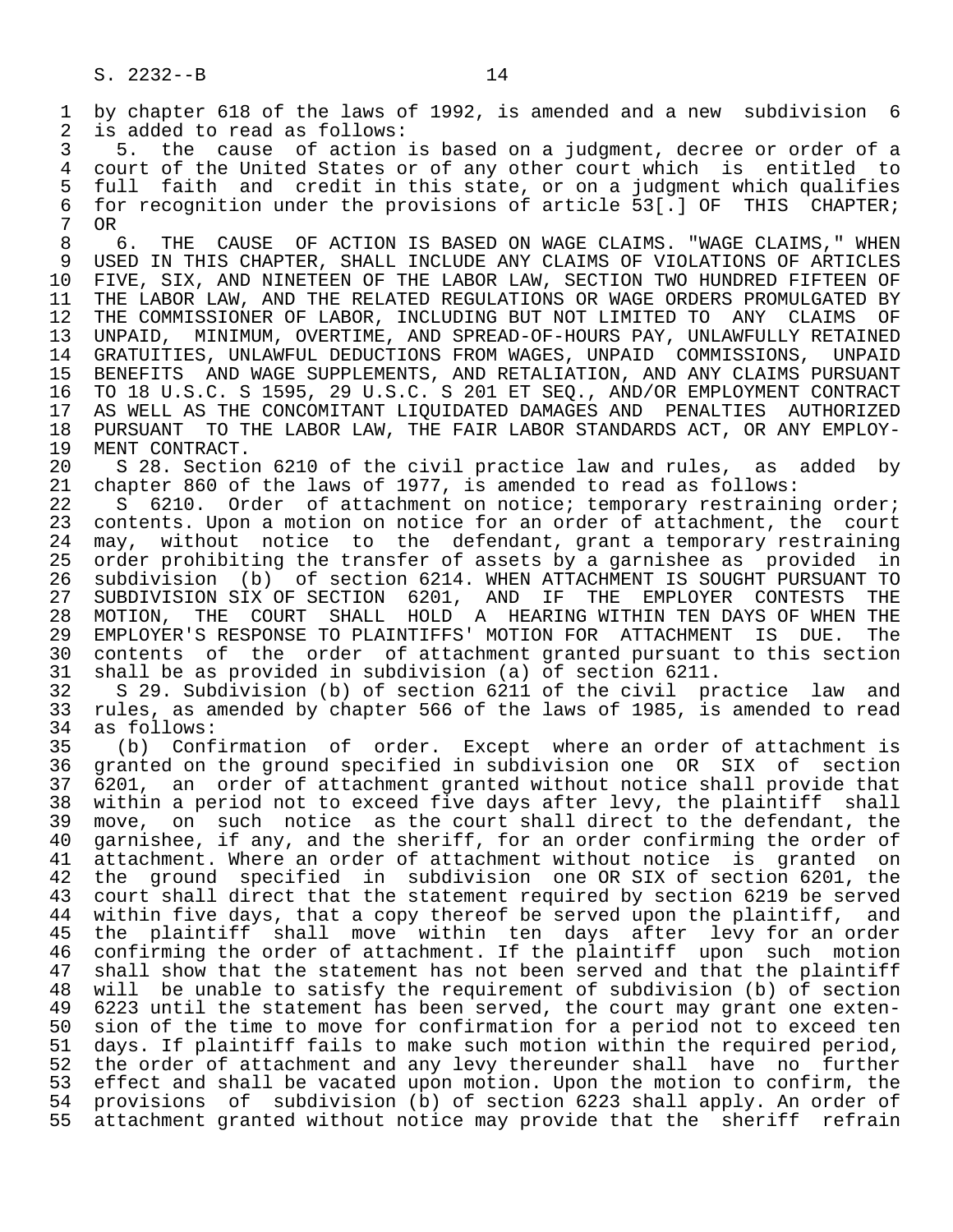1 from taking any property levied upon into his actual custody, pending 2 further order of the court.<br>3 S 30. Subdivisions (b) a

 3 S 30. Subdivisions (b) and (e) of rule 6212 of the civil practice law 4 and rules, subdivision (b) as separately amended by chapters 15 and 860<br>5 of the laws of 1977 and subdivision (e) as added by chapter 860 of the 5 of the laws of 1977 and subdivision (e) as added by chapter 860 of the<br>6 laws of 1977, are amended to read as follows: 6 laws of 1977, are amended to read as follows:

 7 (b) Undertaking. [On] 1. EXCEPT WHERE AN ORDER OF ATTACHMENT IS SOUGHT ON THE GROUND SPECIFIED IN SUBDIVISION SIX OF SECTION 6201, ON a motion 9 for an order of attachment, the plaintiff shall give an undertaking, in<br>10 a total amount fixed by the court, but not less than five hundred 10 a total amount fixed by the court, but not less than five hundred<br>11 dollars, a specified part thereof conditioned that the plaintiff shall 11 dollars, a specified part thereof conditioned that the plaintiff shall<br>12 pay to the defendant all costs and damages, including reasonable attorpay to the defendant all costs and damages, including reasonable attor-13 ney's fees, which may be sustained by reason of the attachment if the<br>14 defendant recovers judgment or if it is finally decided that the plaindefendant recovers judgment or if it is finally decided that the plain-15 tiff was not entitled to an attachment of the defendant's property, and<br>16 the balance conditioned that the plaintiff shall pay to the sheriff all 16 the balance conditioned that the plaintiff shall pay to the sheriff all<br>17 of his allowable fees. 17 of his allowable fees.<br>18 2. ON A MOTION F

18 2. ON A MOTION FOR AN ATTACHMENT PURSUANT TO SUBDIVISION SIX OF 19 SECTION 6201. THE COURT SHALL ORDER THAT THE PLAINTIFF GIVE AN ACCESSI-19 SECTION 6201, THE COURT SHALL ORDER THAT THE PLAINTIFF GIVE AN ACCESSI-<br>20 BLE UNDERTAKING OF NO MORE THAN FIVE HUNDRED DOLLARS, OR IN THE ALTERNA-20 BLE UNDERTAKING OF NO MORE THAN FIVE HUNDRED DOLLARS, OR IN THE ALTERNA-<br>21 TIVE, MAY WAIVE THE UNDERTAKING ALTOGETHER. The attorney for the plain-21 TIVE, MAY WAIVE THE UNDERTAKING ALTOGETHER. The attorney for the plain-<br>22 tiff shall not be liable to the sheriff for such fees. The surety on the 22 tiff shall not be liable to the sheriff for such fees. The surety on the<br>23 undertaking shall not be discharged except upon notice to the sheriff. 23 undertaking shall not be discharged except upon notice to the sheriff.<br>24 (e) Damages. [The] EXCEPT WHERE AN ORDER OF ATTACHMENT IS SOUGHT

24 (e) Damages. [The] EXCEPT WHERE AN ORDER OF ATTACHMENT IS SOUGHT ON<br>25 THE GROUND SPECIFIED IN SUBDIVISION SIX OF SECTION 6201. THE plaintiff THE GROUND SPECIFIED IN SUBDIVISION SIX OF SECTION 6201, THE plaintiff 26 shall be liable to the defendant for all costs and damages, including<br>27 reasonable attorney's fees, which may be sustained by reason of the 27 reasonable attorney's fees, which may be sustained by reason of the<br>28 attachment if the defendant recovers judgment, or if it is finally 28 attachment if the defendant recovers judgment, or if it is finally<br>29 decided that the plaintiff was not entitled to an attachment of the 29 decided that the plaintiff was not entitled to an attachment of the<br>30 defendant's property. Plaintiff's liability shall not be limited by the 30 defendant's property. Plaintiff's liability shall not be limited by the<br>31 amount of the undertaking. 31 amount of the undertaking.<br>32 S 31. Section 6223 of the

32 S 31. Section 6223 of the civil practice law and rules, as amended by<br>33 chapter 860 of the laws of 1977, is amended to read as follows: 33 chapter 860 of the laws of 1977, is amended to read as follows:<br>34 S 6223. Vacating or modifying attachment. (a) Motion to v

34 S 6223. Vacating or modifying attachment. (a) Motion to vacate or<br>35 modify. Prior to the application of property or debt to the satisfac-35 modify. Prior to the application of property or debt to the satisfac-<br>36 tion of a judgment, the defendant, the garnishee or any person having an tion of a judgment, the defendant, the garnishee or any person having an 37 interest in the property or debt may move, on notice to each party and<br>38 the sheriff, for an order vacating or modifying the order of attachment. 38 the sheriff, for an order vacating or modifying the order of attachment.<br>39 Upon the motion, the court may give the plaintiff a reasonable opportu-39 Upon the motion, the court may give the plaintiff a reasonable opportu-<br>40 nity to correct any defect. [If] EXCEPT AS PROVIDED UNDER SUBDIVISION 40 nity to correct any defect. [If] EXCEPT AS PROVIDED UNDER SUBDIVISION<br>41 (B). IF, after the defendant has appeared in the action, the court 41 (B), IF, after the defendant has appeared in the action, the court<br>42 determines that the attachment is unnecessary to the security of the 42 determines that the attachment is unnecessary to the security of the<br>43 plaintiff, it shall vacate the order of attachment. Such a motion shall 43 plaintiff, it shall vacate the order of attachment. Such a motion shall<br>44 not of itself constitute an appearance in the action.

44 not of itself constitute an appearance in the action.<br>45 (b) Burden of proof. [Upon] EXCEPT WHERE AN ORD (b) Burden of proof. [Upon] EXCEPT WHERE AN ORDER OF ATTACHMENT IS 46 GRANTED PURSUANT TO SUBDIVISION SIX OF SECTION 6201, UPON a motion to<br>47 vacate or modify an order of attachment the plaintiff shall have the vacate or modify an order of attachment the plaintiff shall have the 48 burden of establishing the grounds for the attachment, the need for<br>49 continuing the levy and the probability that he will succeed on the 49 continuing the levy and the probability that he will succeed on the<br>50 merits, UPON A MOTION TO VACATE OR MODIFY AN ORDER OF ATTACHMENT GRANTED 50 merits. UPON A MOTION TO VACATE OR MODIFY AN ORDER OF ATTACHMENT GRANTED<br>51 PURSUANT TO SUBDIVISION SIX OF SECTION 6201, THE DEFENDANT SHALL HAVE 51 PURSUANT TO SUBDIVISION SIX OF SECTION 6201, THE DEFENDANT SHALL HAVE<br>52 THE BURDEN TO DEMONSTRATE EXTRAORDINARY CIRCUMSTANCES IN ORDER TO VACATE 52 THE BURDEN TO DEMONSTRATE EXTRAORDINARY CIRCUMSTANCES IN ORDER TO VACATE<br>53 OR MODIFY THE ATTACHMENT ORDER. 53 OR MODIFY THE ATTACHMENT ORDER.<br>54 S 32. Paragraph (b) of sectio

54 S 32. Paragraph (b) of section 624 of the business corporation law, as<br>55 amended by chapter 449 of the laws of 1997, is amended to read as 55 amended by chapter 449 of the laws of 1997, is amended to read as 56 follows: 56 follows: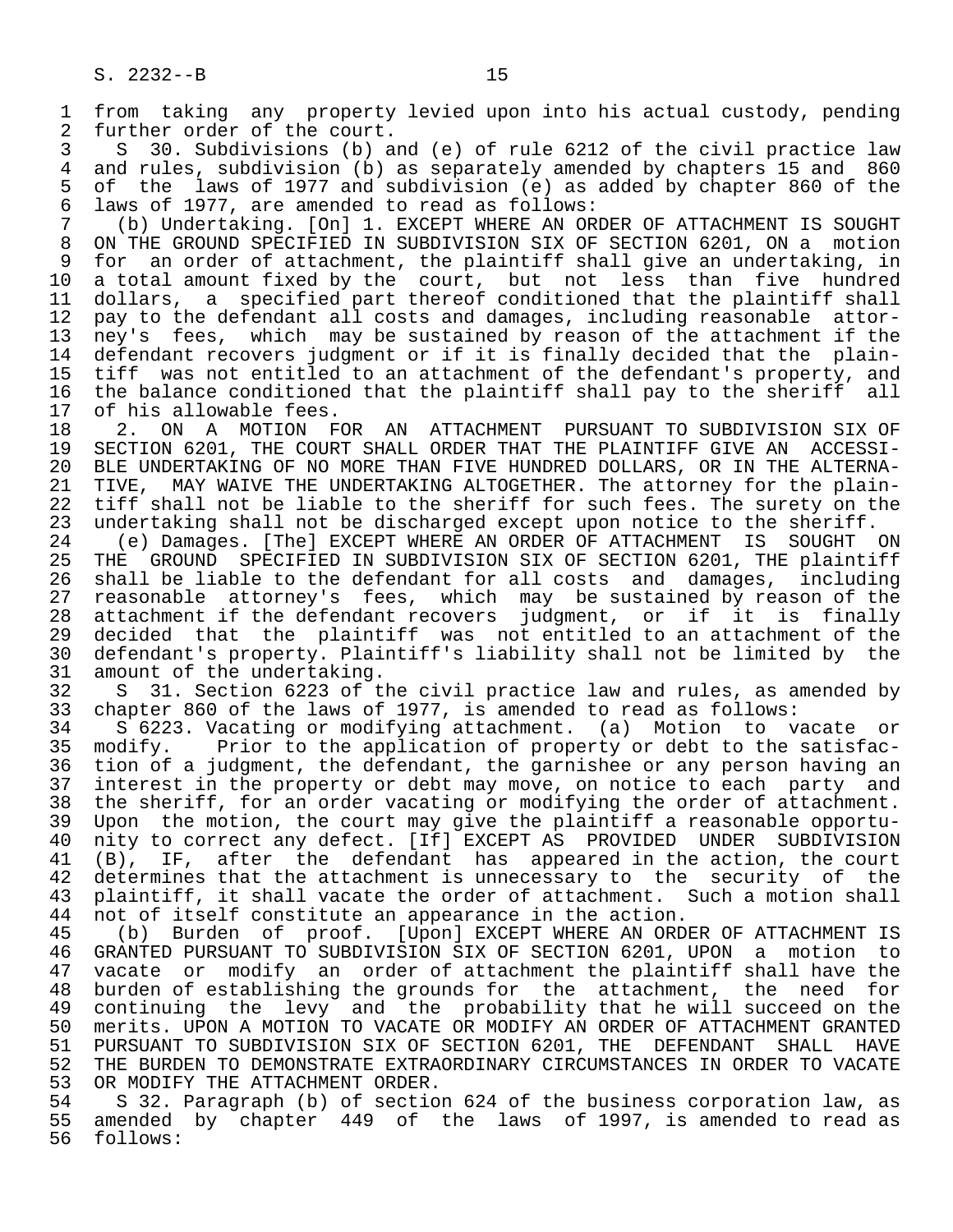1 (b) Any person who shall have been a shareholder of record of a corpo- 2 ration, OR WHO IS OR SHALL HAVE BEEN A LABORER, SERVANT OR EMPLOYEE,<br>3 upon at least five days' written demand shall have the right to examine 3 upon at least five days' written demand shall have the right to examine<br>4 in person or by agent or attorney, during usual business hours, its 4 in person or by agent or attorney, during usual business hours, its<br>5 minutes of the proceedings of its shareholders and record of sharehold- 5 minutes of the proceedings of its shareholders and record of sharehold- 6 ers and to make extracts therefrom for any purpose reasonably related to<br>7 such person's interest as a shareholder, LABORER, SERVANT OR EMPLOYEE. 7 such person's interest as a shareholder, LABORER, SERVANT OR EMPLOYEE.<br>8 Holders of voting trust certificates representing shares of the corpo-8 Holders of voting trust certificates representing shares of the corpo-<br>8 ration shall be regarded as shareholders for the purpose of this 9 ration shall be regarded as shareholders for the purpose of this<br>10 section. Any such agent or attorney shall be authorized in a writing 10 section. Any such agent or attorney shall be authorized in a writing<br>11 that satisfies the requirements of a writing under paragraph (b) of 11 that satisfies the requirements of a writing under paragraph (b) of<br>12 section 609 OF THIS ARTICLE (Proxies). A corporation requested to 12 section 609 OF THIS ARTICLE (Proxies). A corporation requested to 13 provide information pursuant to this paragraph shall make available such<br>14 information in written form and in any other format in which such inforinformation in written form and in any other format in which such infor- 15 mation is maintained by the corporation and shall not be required to 16 provide such information in any other format. If a request made pursuant<br>17 to this paragraph includes a request to furnish information regarding 17 to this paragraph includes a request to furnish information regarding<br>18 beneficial owners, the corporation shall make available such information 18 beneficial owners, the corporation shall make available such information<br>19 in its possession regarding beneficial owners as is provided to the 19 in its possession regarding beneficial owners as is provided to the<br>20 corporation by a registered broker or dealer or a bank, association or 20 corporation by a registered broker or dealer or a bank, association or<br>21 other entity that exercises fiduciary powers in connection with the 21 other entity that exercises fiduciary powers in connection with the<br>22 forwarding of information to such owners. The corporation shall not be 22 forwarding of information to such owners. The corporation shall not be<br>23 required to obtain information about beneficial owners not in its 23 required to obtain information about beneficial owners not in its<br>24 possession.

24 possession.<br>25 S 33. S 25 S 33. Section 630 of the business corporation law, paragraph (a) as 26 amended by chapter 212 of the laws of 1984, paragraph (c) as amended by<br>27 chapter 746 of the laws of 1963, is amended to read as follows: 27 chapter 746 of the laws of 1963, is amended to read as follows:<br>28 S 630. Liability of shareholders for wages due to laborers, se 28 S 630. Liability of shareholders for wages due to laborers, servants or employees.

29 employees.<br>30 (a) The ten large 30 (a) The ten largest shareholders, as determined by the fair value of 31 their beneficial interest as of the beginning of the period during which<br>32 the unpaid services referred to in this section are performed, of every 32 the unpaid services referred to in this section are performed, of every<br>33 corporation (other than an investment company registered as such under 33 corporation (other than an investment company registered as such under<br>34 an act of congress entitled "Investment Company Act of 1940"), no shares 34 an act of congress entitled "Investment Company Act of 1940"), no shares 35 of which are listed on a national securities exchange or regularly quot-<br>36 ed in an over-the-counter market by one or more members of a national or 36 ed in an over-the-counter market by one or more members of a national or<br>37 an affiliated securities association, shall jointly and severally be 37 an affiliated securities association, shall jointly and severally be 38 personally liable for all debts, wages or salaries due and owing to any<br>39 of its laborers, servants or emplovees other than contractors, for 39 of its laborers, servants or employees other than contractors, for<br>40 services performed by them for such corporation. [Before such laborer, 40 services performed by them for such corporation. [Before such laborer,<br>41 servant or employee shall charge such shareholder for such services, he 41 servant or employee shall charge such shareholder for such services, he<br>42 shall give notice in writing to such shareholder that he intends to hold 42 shall give notice in writing to such shareholder that he intends to hold<br>43 him liable under this section. Such notice shall be given within one 43 him liable under this section. Such notice shall be given within one<br>44 hundred and eighty days after termination of such services, except that 44 hundred and eighty days after termination of such services, except that<br>45 if, within such period, the laborer, servant or employee demands an if, within such period, the laborer, servant or employee demands an 46 examination of the record of shareholders under paragraph (b) of section<br>47 624 (Books and records; right of inspection, prima facie evidence), such 47 624 (Books and records; right of inspection, prima facie evidence), such<br>48 notice may be given within sixty days after he has been given the oppor- 48 notice may be given within sixty days after he has been given the oppor- 49 tunity to examine the record of shareholders. An action to enforce such<br>50 liability shall be commenced within ninety days after the return of an 50 liability shall be commenced within ninety days after the return of an<br>51 execution unsatisfied against the corporation upon a judgment recovered 51 execution unsatisfied against the corporation upon a judgment recovered<br>52 against it for such services.] 52 against it for such services.]<br>53 (b) For the purposes of this

 53 (b) For the purposes of this section, wages or salaries shall mean all 54 compensation and benefits payable by an employer to or for the account<br>55 of the employee for personal services rendered by such employee INCLUD-55 of the employee for personal services rendered by such employee INCLUD-<br>56 ING ANY CONCOMITANT LIOUIDATED DAMAGES, PENALTIES, INTEREST, ATTORNEY'S ING ANY CONCOMITANT LIQUIDATED DAMAGES, PENALTIES, INTEREST, ATTORNEY'S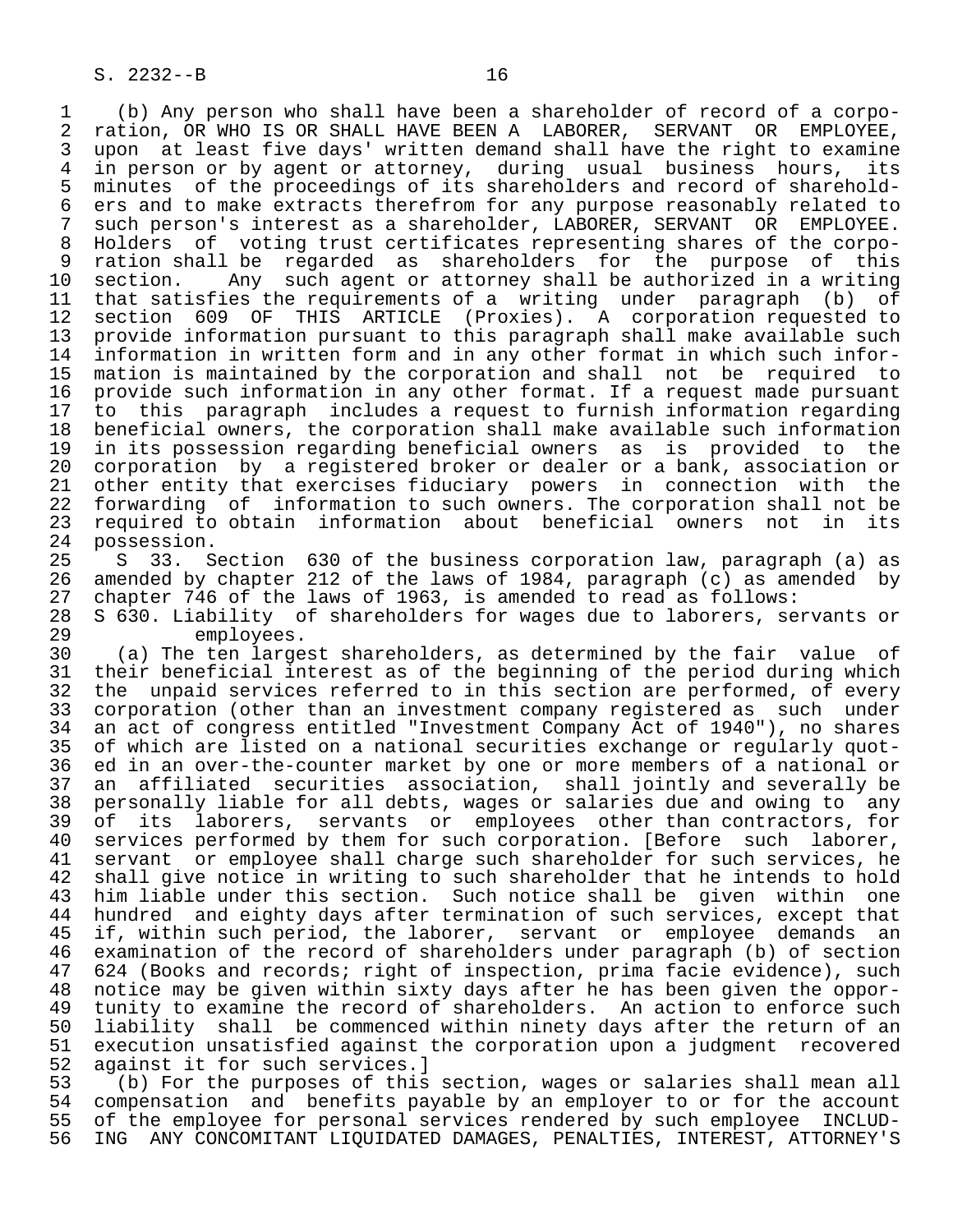1 FEES OR COSTS. These shall specifically include but not be limited to<br>2 salaries, overtime, vacation, holiday and severance pav; emplover 2 salaries, overtime, vacation, holiday and severance pay; employer<br>3 contributions to or payments of insurance or welfare benefits; employer 3 contributions to or payments of insurance or welfare benefits; employer<br>4 contributions to pension or annuity funds; and any other moneys properly 4 contributions to pension or annuity funds; and any other moneys properly<br>5 due or payable for services rendered by such employee. 5 due or payable for services rendered by such employee.<br>6 (c) A shareholder who has paid more than his pro rate

 6 (c) A shareholder who has paid more than his pro rata share under this 7 section shall be entitled to contribution pro rata from the other share-<br>8 holders liable, under this section with respect to the excess so paid. 8 holders liable under this section with respect to the excess so paid,<br>8 over and above his pro rata share, and may sue them jointly or severally 9 over and above his pro rata share, and may sue them jointly or severally<br>10 or any number of them to recover the amount due from them. Such recov-10 or any number of them to recover the amount due from them. Such recov-<br>11 erv may be had in a separate action. As used in this paragraph, "pro 11 ery may be had in a separate action. As used in this paragraph, "pro<br>12 rata" means in proportion to beneficial share interest. Before a share-12 rata" means in proportion to beneficial share interest. Before a share-<br>13 holder may claim contribution from other shareholders under this para-13 holder may claim contribution from other shareholders under this para-<br>14 graph, he shall[, unless they have been given notice by a laborer, servgraph, he shall[, unless they have been given notice by a laborer, serv-15 ant or employee under paragraph (a),] give them notice in writing that<br>16 he intends to hold them so liable to him. Such notice shall be given by 16 he intends to hold them so liable to him. Such notice shall be given by<br>17 him within twenty days after the date that Inotice was given to him byl 17 him within twenty days after the date that [notice was given to him by]<br>18 HE BECAME AWARE THAT a laborer, servant or employee MAY SEEK TO HOLD HIM 18 HE BECAME AWARE THAT a laborer, servant or employee MAY SEEK TO HOLD HIM<br>19 LIABLE under paragraph (a).

19 LIABLE under paragraph (a).<br>20 S 34. Subdivision (c) of 20 S 34. Subdivision (c) of section 609 of the limited liability company<br>21 law, as added by chapter 537 of the laws of 2014, is amended to read as 21 law, as added by chapter 537 of the laws of 2014, is amended to read as

22 follows:<br>23 (c) No 23 (c) Notwithstanding the provisions of subdivisions (a) and (b) of this 24 section, the ten members with the largest percentage ownership interest,<br>25 as determined as of the beginning of the period during which the unpaid as determined as of the beginning of the period during which the unpaid 26 services referred to in this section are performed, of every limited<br>27 liability company, shall jointly and severally be personally liable for 27 liability company, shall jointly and severally be personally liable for<br>28 all debts, wages or salaries due and owing to any of its laborers, serv-28 all debts, wages or salaries due and owing to any of its laborers, serv-<br>29 ants or employees, for services performed by them for such limited 29 ants or employees, for services performed by them for such limited<br>30 liability company. [Before such laborer, servant or employee shall 30 liability company. [Before such laborer, servant or employee shall 31 charge such member for such services, he or she shall give notice in<br>32 writing to such member that he or she intends to hold such member liable 32 writing to such member that he or she intends to hold such member liable<br>33 under this section. Such notice shall be given within one hundred eighty 33 under this section. Such notice shall be given within one hundred eighty<br>34 days after termination of such services. An action to enforce such 34 days after termination of such services. An action to enforce such<br>35 liability shall be commenced within ninety days after the return of an 31 days areer commented within ninety days after the return of an<br>36 execution unsatisfied against the limited liability company upon a judg- 36 execution unsatisfied against the limited liability company upon a judg- 37 ment recovered against it for such services.] A member who has paid more 38 than his or her pro rata share under this section shall be entitled to<br>39 contribution pro rata from the other members liable under this section 39 contribution pro rata from the other members liable under this section<br>40 with respect to the excess so paid, over and above his or her pro rata 40 with respect to the excess so paid, over and above his or her pro rata<br>41 share, and may sue them jointly or severally or any number of them to 41 share, and may sue them jointly or severally or any number of them to<br>42 recover the amount due from them. Such recovery may be had in a separate 42 recover the amount due from them. Such recovery may be had in a separate<br>43 action. As used in this subdivision, "pro rata" means in proportion to 43 action. As used in this subdivision, "pro rata" means in proportion to<br>44 percentage ownership interest. Before a member may claim contribution 44 percentage ownership interest. Before a member may claim contribution<br>45 from other members under this section, he or she shall give them notice from other members under this section, he or she shall give them notice 46 in writing that he or she intends to hold them so liable to him or her.<br>47 S 35. Section 1102 of the limited liability company law is amended b 47 S 35. Section 1102 of the limited liability company law is amended by<br>48 adding a new subdivision (e) to read as follows:

 48 adding a new subdivision (e) to read as follows: 49 (E) ANY PERSON WHO IS OR SHALL HAVE BEEN A LABORER, SERVANT OR EMPLOY-<br>50 EE OF A LIMITED LIABILITY COMPANY, UPON AT LEAST FIVE DAYS' WRITTEN 50 EE OF A LIMITED LIABILITY COMPANY, UPON AT LEAST FIVE DAYS' WRITTEN<br>51 DEMAND SHALL HAVE THE RIGHT TO EXAMINE IN PERSON OR BY AGENT OR ATTOR-51 DEMAND SHALL HAVE THE RIGHT TO EXAMINE IN PERSON OR BY AGENT OR ATTOR-<br>52 NEY, DURING USUAL BUSINESS HOURS, RECORDS DESCRIBED IN PARAGRAPH TWO OF 52 NEY, DURING USUAL BUSINESS HOURS, RECORDS DESCRIBED IN PARAGRAPH TWO OF<br>53 SUBDIVISION (A) OF THIS SECTION THROUGHOUT THE PERIOD OF TIME DURING 53 SUBDIVISION (A) OF THIS SECTION THROUGHOUT THE PERIOD OF TIME DURING<br>54 WHICH SUCH LABORER, SERVANT OR EMPLOYEE PROVIDED SERVICES TO SUCH COMPA-54 WHICH SUCH LABORER, SERVANT OR EMPLOYEE PROVIDED SERVICES TO SUCH COMPA-<br>55 NY. A COMPANY REOUESTED TO PROVIDE INFORMATION PURSUANT TO THIS PARA-55 NY. A COMPANY REQUESTED TO PROVIDE INFORMATION PURSUANT TO THIS PARA-<br>56 GRAPH SHALL MAKE AVAILABLE SUCH RECORDS IN WRITTEN FORM AND IN ANY OTHER 56 GRAPH SHALL MAKE AVAILABLE SUCH RECORDS IN WRITTEN FORM AND IN ANY OTHER